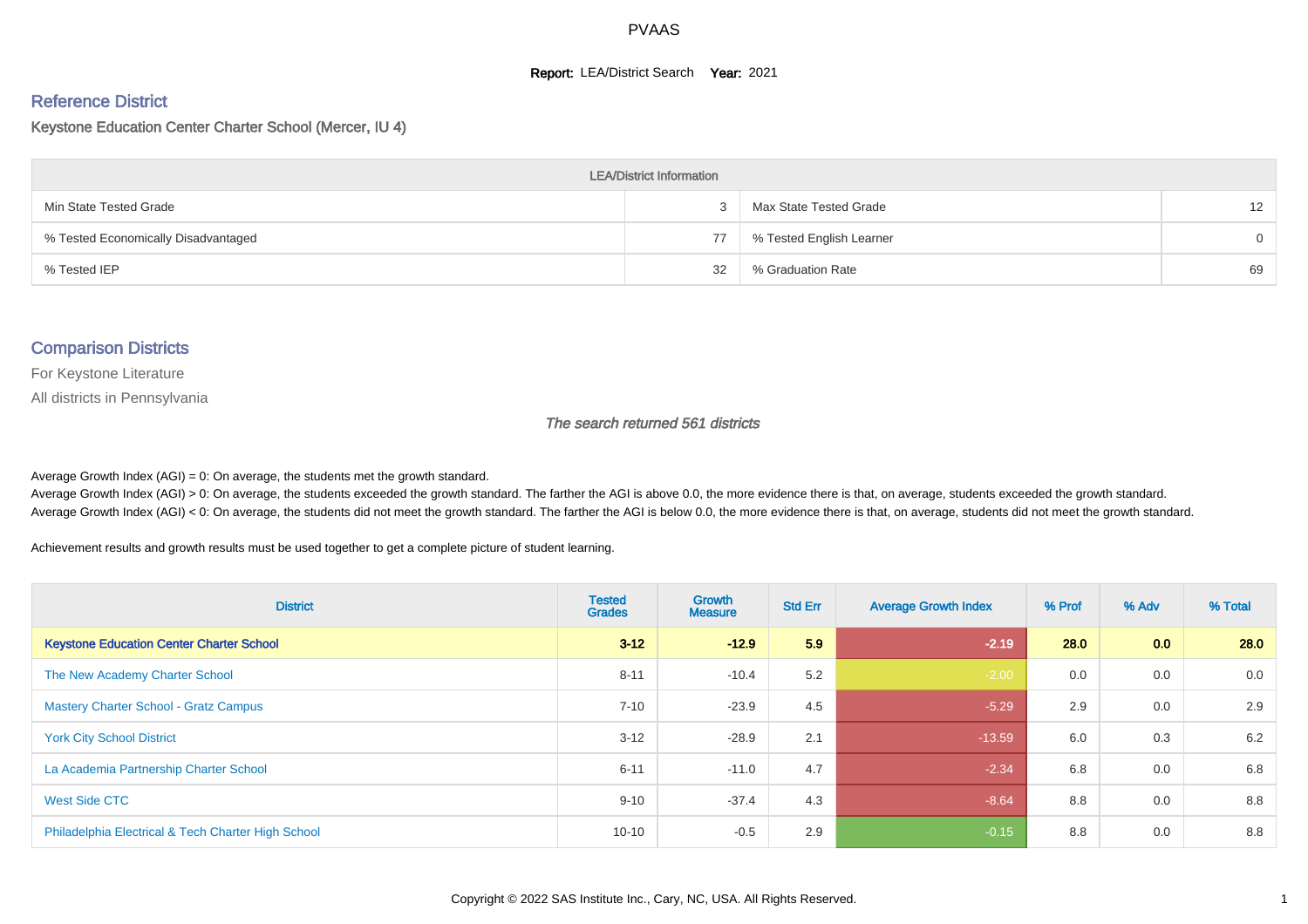| <b>District</b>                                                       | <b>Tested</b><br><b>Grades</b> | <b>Growth</b><br><b>Measure</b> | <b>Std Err</b> | <b>Average Growth Index</b> | % Prof | % Adv   | % Total |
|-----------------------------------------------------------------------|--------------------------------|---------------------------------|----------------|-----------------------------|--------|---------|---------|
| <b>Keystone Education Center Charter School</b>                       | $3 - 12$                       | $-12.9$                         | 5.9            | $-2.19$                     | 28.0   | 0.0     | 28.0    |
| Esperanza Cyber Charter School                                        | $3 - 11$                       | 7.1                             | 6.1            | 1.16                        | 9.1    | 0.0     | 9.1     |
| <b>Innovative Arts Academy Charter School</b>                         | $6 - 11$                       | $-9.1$                          | 3.7            | $-2.44$                     | 9.5    | 0.0     | 9.5     |
| Propel Charter School - Braddock Hills                                | $3 - 11$                       | $-13.6$                         | 3.6            | $-3.81$                     | 9.7    | 1.6     | 11.3    |
| <b>Aliquippa School District</b>                                      | $3 - 11$                       | $-9.0$                          | 4.2            | $-2.14$                     | 11.0   | 0.0     | 11.0    |
| <b>Clairton City School District</b>                                  | $3 - 11$                       | 3.5                             | 3.7            | 0.95                        | 13.4   | 0.0     | 13.4    |
| <b>Sto-Rox School District</b>                                        | $3 - 10$                       | 6.6                             | 3.7            | 1.80                        | 13.4   | 0.0     | 13.4    |
| People For People Charter School                                      | $3 - 12$                       | 13.3                            | 5.5            | 2.43                        | 13.5   | 0.0     | 13.5    |
| <b>Propel Charter School-Montour</b>                                  | $3 - 10$                       | $-10.7$                         | 3.9            | $-2.71$                     | 13.7   | 0.0     | 13.7    |
| <b>Chester-Upland School District</b>                                 | $3 - 11$                       | $-0.3$                          | 2.7            | $-0.09$                     | 13.8   | 0.8     | 14.6    |
| <b>Dauphin County Technical School</b>                                | $9 - 11$                       | $-45.5$                         | 2.6            | $-17.72$                    | 14.4   | $2.5\,$ | 16.9    |
| <b>Steelton-Highspire School District</b>                             | $3 - 11$                       | $-11.8$                         | 3.5            | $-3.40$                     | 14.5   | 0.0     | 14.5    |
| <b>Universal Audenried Charter School</b>                             | $9 - 11$                       | $-5.8$                          | 2.4            | $-2.40$                     | 14.6   | 0.0     | 14.6    |
| <b>Lancaster School District</b>                                      | $3 - 12$                       | $-15.8$                         | 1.5            | $-10.90$                    | 14.6   | 2.3     | 16.9    |
| Dr Robert Ketterer Charter School Inc                                 | $6 - 12$                       | 10.1                            | 5.0            | 2.04                        | 14.9   | 0.4     | 15.3    |
| <b>Sugar Valley Rural Charter School</b>                              | $3 - 11$                       | $-11.0$                         | 4.5            | $-2.46$                     | 14.9   | 0.0     | 14.9    |
| Preparatory Charter School Of Mathematics, Science, Tech, And Careers | $9 - 10$                       | $-4.0$                          | 2.5            | $-1.59$                     | 15.0   | $0.0\,$ | 15.0    |
| <b>Harrisburg City School District</b>                                | $3 - 11$                       | $-0.4$                          | 2.1            | $-0.19$                     | 15.1   | 0.4     | 15.5    |
| Maritime Academy Charter School                                       | $3 - 10$                       | $-11.4$                         | 3.5            | $-3.29$                     | 15.2   | 0.0     | 15.2    |
| <b>Propel Charter School-Homestead</b>                                | $3 - 11$                       | $-11.7$                         | 4.1            | $-2.84$                     | 15.9   | 0.0     | 15.9    |
| Perseus House Charter School Of Excellence                            | $6 - 11$                       | $-5.2$                          | 3.0            | $-1.72$                     | 16.5   | 0.0     | 16.5    |
| <b>Tech Freire Charter School</b>                                     | $9 - 11$                       | 9.3                             | 2.9            | 3.26                        | 18.0   | 1.1     | 19.1    |
| <b>Farrell Area School District</b>                                   | $3 - 11$                       | $-10.4$                         | 4.3            | $-2.41$                     | 19.0   | 0.0     | 19.0    |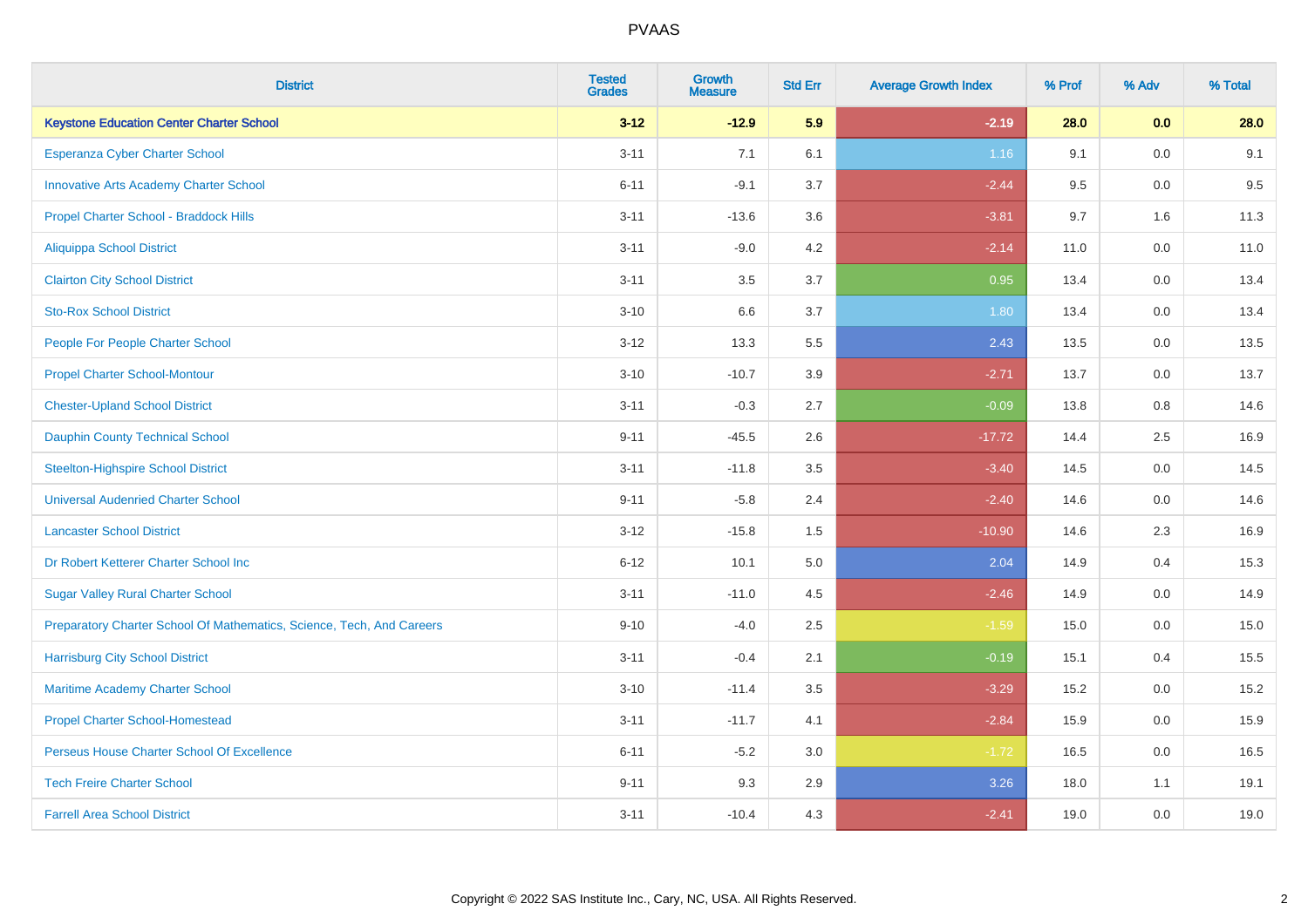| <b>District</b>                                        | <b>Tested</b><br><b>Grades</b> | <b>Growth</b><br><b>Measure</b> | <b>Std Err</b> | <b>Average Growth Index</b> | % Prof | % Adv   | % Total |
|--------------------------------------------------------|--------------------------------|---------------------------------|----------------|-----------------------------|--------|---------|---------|
| <b>Keystone Education Center Charter School</b>        | $3 - 12$                       | $-12.9$                         | 5.9            | $-2.19$                     | 28.0   | 0.0     | 28.0    |
| <b>Rochester Area School District</b>                  | $3 - 11$                       | $-13.2$                         | 4.6            | $-2.89$                     | 19.5   | 1.3     | 20.8    |
| Philipsburg-Osceola Area School District               | $3 - 11$                       | $-24.8$                         | 3.3            | $-7.43$                     | 19.7   | 2.6     | 22.4    |
| <b>Lawrence County CTC</b>                             | $10 - 11$                      | $-21.7$                         | 3.6            | $-6.05$                     | 19.8   | $0.0\,$ | 19.8    |
| <b>Gillingham Charter School</b>                       | $3 - 11$                       | $-4.4$                          | 5.6            | $-0.77$                     | 20.8   | 8.3     | 29.2    |
| Mastery Charter School - Shoemaker Campus              | $7 - 10$                       | 4.1                             | 3.0            | 1.34                        | 20.9   | 3.3     | 24.2    |
| Multicultural Academy Charter School                   | $9 - 11$                       | 9.5                             | 3.5            | 2.69                        | 22.0   | 0.0     | 22.0    |
| <b>Turkeyfoot Valley Area School District</b>          | $3 - 12$                       | $-4.3$                          | 5.6            | $-0.76$                     | 22.0   | 5.1     | 27.1    |
| <b>Columbia-Montour AVTS</b>                           | $9 - 10$                       | $-12.5$                         | 3.0            | $-4.16$                     | 22.3   | 0.6     | 22.9    |
| <b>Tacony Academy Charter School</b>                   | $3 - 11$                       | $-14.7$                         | 3.0            | $-4.82$                     | 22.4   | 1.8     | 24.1    |
| Jefferson County-Dubois AVTS                           | $9 - 11$                       | $-16.2$                         | 3.9            | $-4.16$                     | 23.0   | 0.0     | 23.0    |
| <b>Williams Valley School District</b>                 | $3 - 11$                       | $-7.3$                          | 3.4            | $-2.13$                     | 23.2   | 0.0     | 23.2    |
| <b>Chester Charter Scholars Academy Charter School</b> | $3 - 12$                       | 8.4                             | 4.1            | 2.03                        | 23.4   | 0.0     | 23.4    |
| Norristown Area School District                        | $3 - 12$                       | $-12.8$                         | 1.6            | $-7.98$                     | 23.5   | 2.3     | 25.7    |
| Lincoln Leadership Academy Charter School              | $3 - 12$                       | 14.2                            | 6.4            | 2.22                        | 23.5   | 0.0     | 23.5    |
| <b>Executive Education Academy Charter School</b>      | $3 - 10$                       | $-6.5$                          | 3.1            | $-2.08$                     | 23.7   | 2.2     | 25.8    |
| <b>Lebanon School District</b>                         | $3 - 11$                       | $-1.6$                          | 1.9            | $-0.80$                     | 24.4   | 2.6     | 27.0    |
| <b>Reading School District</b>                         | $3 - 11$                       | 10.1                            | 1.4            | 7.25                        | 24.7   | 2.4     | 27.2    |
| Imhotep Institute Charter High School                  | $9 - 11$                       | $-5.3$                          | 5.8            | $-0.92$                     | 25.0   | 0.0     | 25.0    |
| <b>Allentown City School District</b>                  | $3 - 12$                       | 5.3                             | 1.4            | 3.88                        | 25.3   | 2.7     | 28.0    |
| <b>Erie City School District</b>                       | $3 - 12$                       | $-14.5$                         | 1.6            | $-9.26$                     | 25.4   | 3.0     | 28.4    |
| <b>Greater Johnstown School District</b>               | $3 - 11$                       | $-3.1$                          | 2.6            | $-1.19$                     | 26.1   | 0.0     | 26.1    |
| <b>Mahanoy Area School District</b>                    | $3 - 10$                       | $-9.0$                          | 3.6            | $-2.49$                     | 26.2   | 1.6     | 27.9    |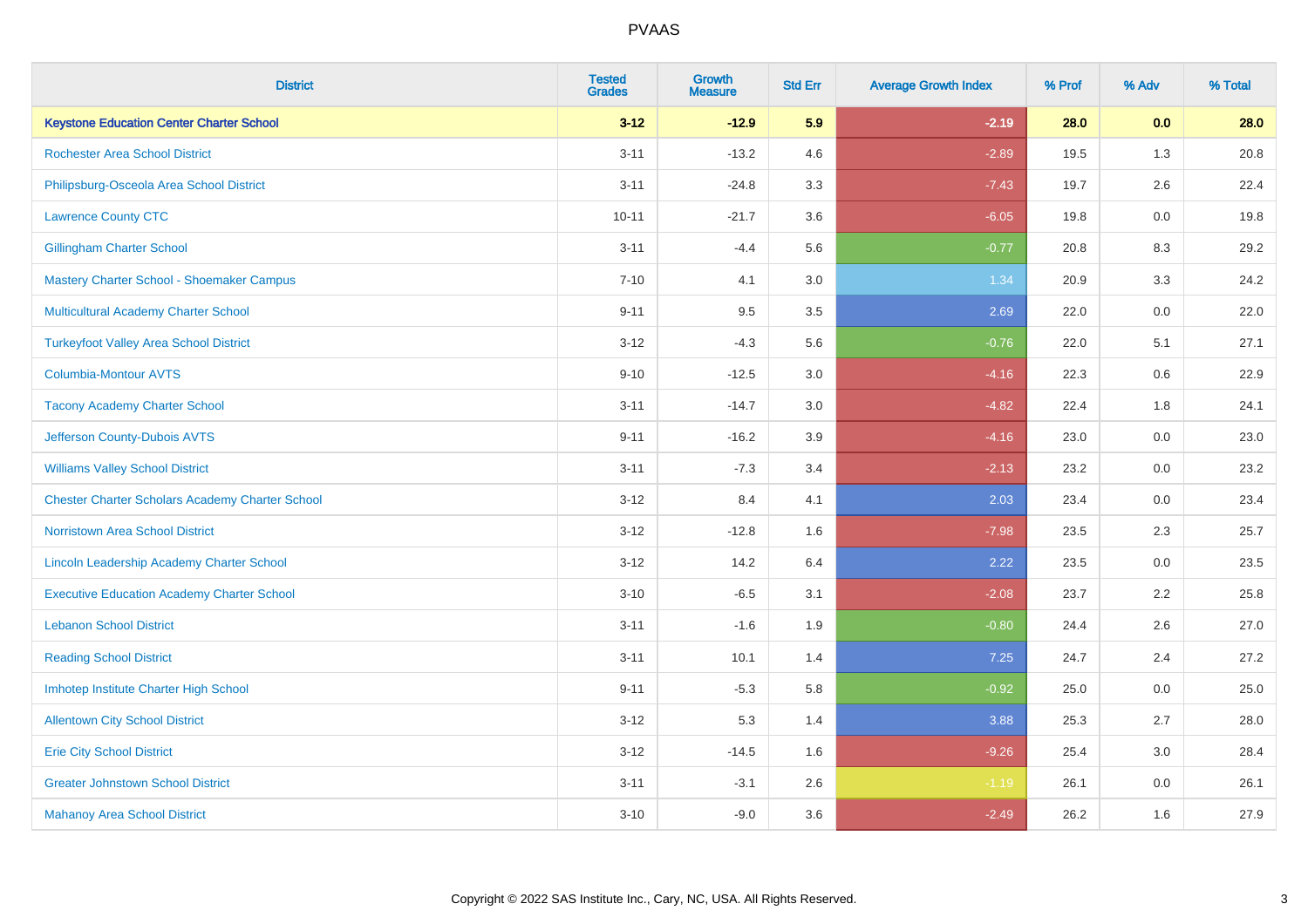| <b>District</b>                                  | <b>Tested</b><br><b>Grades</b> | <b>Growth</b><br><b>Measure</b> | <b>Std Err</b> | <b>Average Growth Index</b> | % Prof | % Adv | % Total |
|--------------------------------------------------|--------------------------------|---------------------------------|----------------|-----------------------------|--------|-------|---------|
| <b>Keystone Education Center Charter School</b>  | $3 - 12$                       | $-12.9$                         | 5.9            | $-2.19$                     | 28.0   | 0.0   | 28.0    |
| Community Academy Of Philadelphia Charter School | $3 - 11$                       | 5.8                             | 2.7            | 2.12                        | 26.7   | 0.9   | 27.6    |
| <b>Roberto Clemente Charter School</b>           | $3 - 12$                       | 2.2                             | 4.9            | 0.45                        | 27.5   | 5.0   | 32.5    |
| Salisbury-Elk Lick School District               | $3 - 11$                       | $-13.5$                         | 5.9            | $-2.30$                     | 27.8   | 0.0   | 27.8    |
| <b>Shade-Central City School District</b>        | $3 - 11$                       | $-5.9$                          | 4.6            | $-1.28$                     | 27.8   | 0.0   | 27.8    |
| <b>Mastery Charter School - Pickett Campus</b>   | $6 - 10$                       | 5.6                             | 5.7            | 1.00                        | 27.8   | 0.0   | 27.8    |
| Northern Lehigh School District                  | $3 - 12$                       | $-10.4$                         | 2.7            | $-3.82$                     | 28.0   | 9.3   | 37.3    |
| Northern Lebanon School District                 | $3 - 11$                       | 0.4                             | 2.5            | 0.15                        | 28.0   | 3.0   | 31.0    |
| <b>Keystone Education Center Charter School</b>  | $3 - 12$                       | $-12.9$                         | 5.9            | $-2.19$                     | 28.0   | 0.0   | 28.0    |
| <b>Port Allegany School District</b>             | $3 - 11$                       | 4.4                             | 3.6            | 1.21                        | 28.1   | 9.4   | 37.5    |
| <b>Williamsburg Community School District</b>    | $3 - 11$                       | $-14.3$                         | 4.1            | $-3.48$                     | 28.3   | 0.0   | 28.3    |
| <b>Shenandoah Valley School District</b>         | $3 - 11$                       | 9.7                             | 3.9            | 2.49                        | 28.3   | 5.0   | 33.3    |
| <b>MaST Community Charter School II</b>          | $3 - 10$                       | 4.4                             | 3.2            | 1.37                        | 28.4   | 3.4   | 31.8    |
| <b>Mastery Charter School - Thomas Campus</b>    | $3 - 10$                       | 2.1                             | 6.2            | 0.33                        | 28.6   | 0.0   | 28.6    |
| Urban Pathways 6-12 Charter School               | $6 - 11$                       | 4.8                             | 6.4            | 0.75                        | 28.6   | 0.0   | 28.6    |
| <b>Columbia Borough School District</b>          | $3 - 12$                       | $-3.1$                          | 3.5            | $-0.89$                     | 29.5   | 1.9   | 31.4    |
| <b>Penns Manor Area School District</b>          | $3 - 12$                       | $-17.0$                         | 3.7            | $-4.52$                     | 29.7   | 3.1   | 32.8    |
| <b>Pottstown School District</b>                 | $3 - 12$                       | $-4.0$                          | 2.4            | $-1.68$                     | 29.8   | 1.2   | 31.0    |
| <b>Washington School District</b>                | $3 - 11$                       | $-4.9$                          | 2.8            | $-1.76$                     | 30.1   | 2.4   | 32.5    |
| Morrisville Borough School District              | $3 - 11$                       | 4.8                             | 4.3            | 1.10                        | 30.2   | 2.3   | 32.6    |
| <b>Mckeesport Area School District</b>           | $3 - 12$                       | 9.0                             | 2.4            | 3.72                        | 31.0   | 4.5   | 35.5    |
| <b>KIPP Dubois Charter School</b>                | $9 - 10$                       | 4.7                             | 3.3            | 1.40                        | 31.0   | 1.4   | 32.4    |
| <b>Bristol Township School District</b>          | $3 - 11$                       | $-13.9$                         | 2.0            | $-7.05$                     | 31.0   | 3.7   | 34.7    |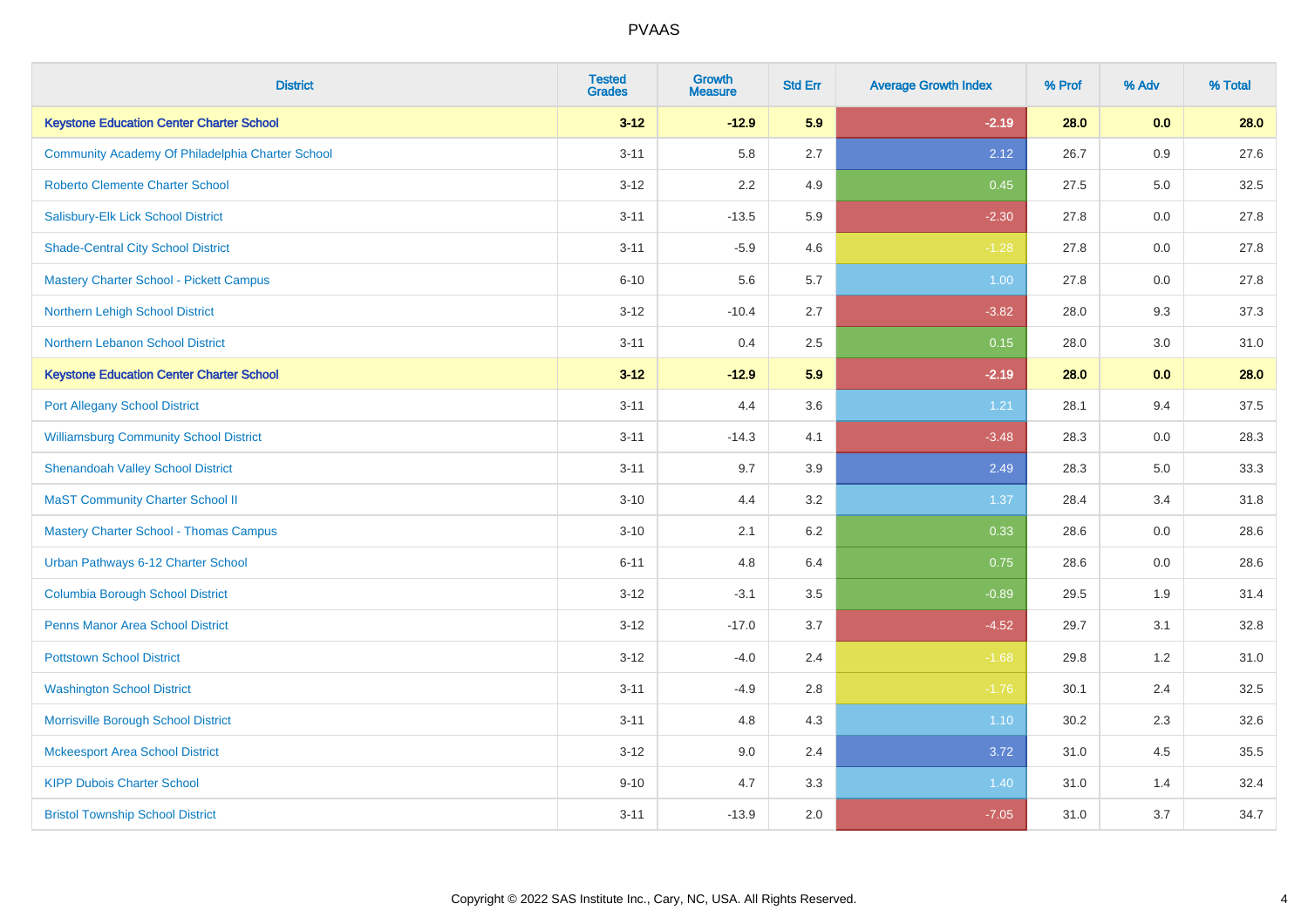| <b>District</b>                                 | <b>Tested</b><br><b>Grades</b> | <b>Growth</b><br><b>Measure</b> | <b>Std Err</b> | <b>Average Growth Index</b> | % Prof | % Adv | % Total  |
|-------------------------------------------------|--------------------------------|---------------------------------|----------------|-----------------------------|--------|-------|----------|
| <b>Keystone Education Center Charter School</b> | $3 - 12$                       | $-12.9$                         | 5.9            | $-2.19$                     | 28.0   | 0.0   | 28.0     |
| <b>Woodland Hills School District</b>           | $3 - 12$                       | 3.2                             | 2.6            | 1.22                        | 31.4   | 3.6   | $35.0\,$ |
| <b>Redbank Valley School District</b>           | $3 - 11$                       | $-9.5$                          | 3.4            | $-2.77$                     | 31.5   | 4.9   | 36.4     |
| <b>East Allegheny School District</b>           | $3 - 11$                       | $-6.3$                          | 3.3            | $-1.87$                     | 31.9   | 9.7   | 41.7     |
| <b>Mount Union Area School District</b>         | $3 - 10$                       | $-6.1$                          | 3.1            | $-1.97$                     | 32.2   | 3.4   | 35.6     |
| Esperanza Academy Charter School                | $4 - 11$                       | 4.0                             | 2.5            | 1.61                        | 32.4   | 0.7   | 33.1     |
| <b>Achievement House Charter School</b>         | $7 - 11$                       | $-0.7$                          | 4.0            | $-0.17$                     | 32.5   | 2.6   | 35.1     |
| Southern Huntingdon County School District      | $3 - 11$                       | $-12.9$                         | 3.2            | $-3.98$                     | 32.5   | 2.5   | 35.0     |
| <b>New Castle Area School District</b>          | $3 - 12$                       | $-6.4$                          | 2.4            | $-2.66$                     | 32.5   | 4.3   | 36.8     |
| <b>Union School District</b>                    | $3 - 12$                       | 2.3                             | 4.2            | 0.54                        | 32.6   | 7.0   | 39.5     |
| <b>Penn Hills School District</b>               | $3 - 11$                       | $-7.6$                          | 2.6            | $-2.94$                     | 33.1   | 0.7   | 33.8     |
| <b>Shikellamy School District</b>               | $3 - 10$                       | $-22.3$                         | 2.5            | $-8.92$                     | 33.3   | 6.1   | 39.5     |
| Jim Thorpe Area School District                 | $3 - 11$                       | $-5.8$                          | 2.7            | $-2.19$                     | 33.3   | 7.4   | 40.7     |
| <b>Austin Area School District</b>              | $3 - 11$                       | $-5.7$                          | 6.4            | $-0.90$                     | 33.3   | 5.6   | 38.9     |
| Hope For Hyndman Charter School                 | $3 - 11$                       | $-2.0$                          | 6.1            | $-0.32$                     | 33.3   | 0.0   | 33.3     |
| Harmony Area School District                    | $3 - 10$                       | 4.5                             | 6.3            | 0.72                        | 33.3   | 13.3  | 46.7     |
| <b>Marion Center Area School District</b>       | $3 - 10$                       | $-12.0$                         | 3.1            | $-3.87$                     | 33.7   | 1.1   | 34.8     |
| <b>Cornell School District</b>                  | $3 - 11$                       | $-1.6$                          | 5.0            | $-0.32$                     | 33.8   | 1.5   | 35.4     |
| <b>Northeast Bradford School District</b>       | $3 - 10$                       | $-3.1$                          | 4.0            | $-0.78$                     | 33.9   | 3.4   | 37.3     |
| <b>Pittsburgh School District</b>               | $3 - 11$                       | $-3.3$                          | 1.1            | $-3.04$                     | 33.9   | 8.2   | 42.1     |
| <b>Dunmore School District</b>                  | $3 - 11$                       | $-7.7$                          | 2.9            | $-2.62$                     | 34.0   | 7.2   | 41.2     |
| <b>Blacklick Valley School District</b>         | $3 - 11$                       | 8.0                             | 4.3            | 1.85                        | 34.1   | 0.0   | 34.1     |
| <b>Big Beaver Falls Area School District</b>    | $3 - 11$                       | $-3.9$                          | 3.3            | $-1.18$                     | 34.1   | 3.5   | 37.6     |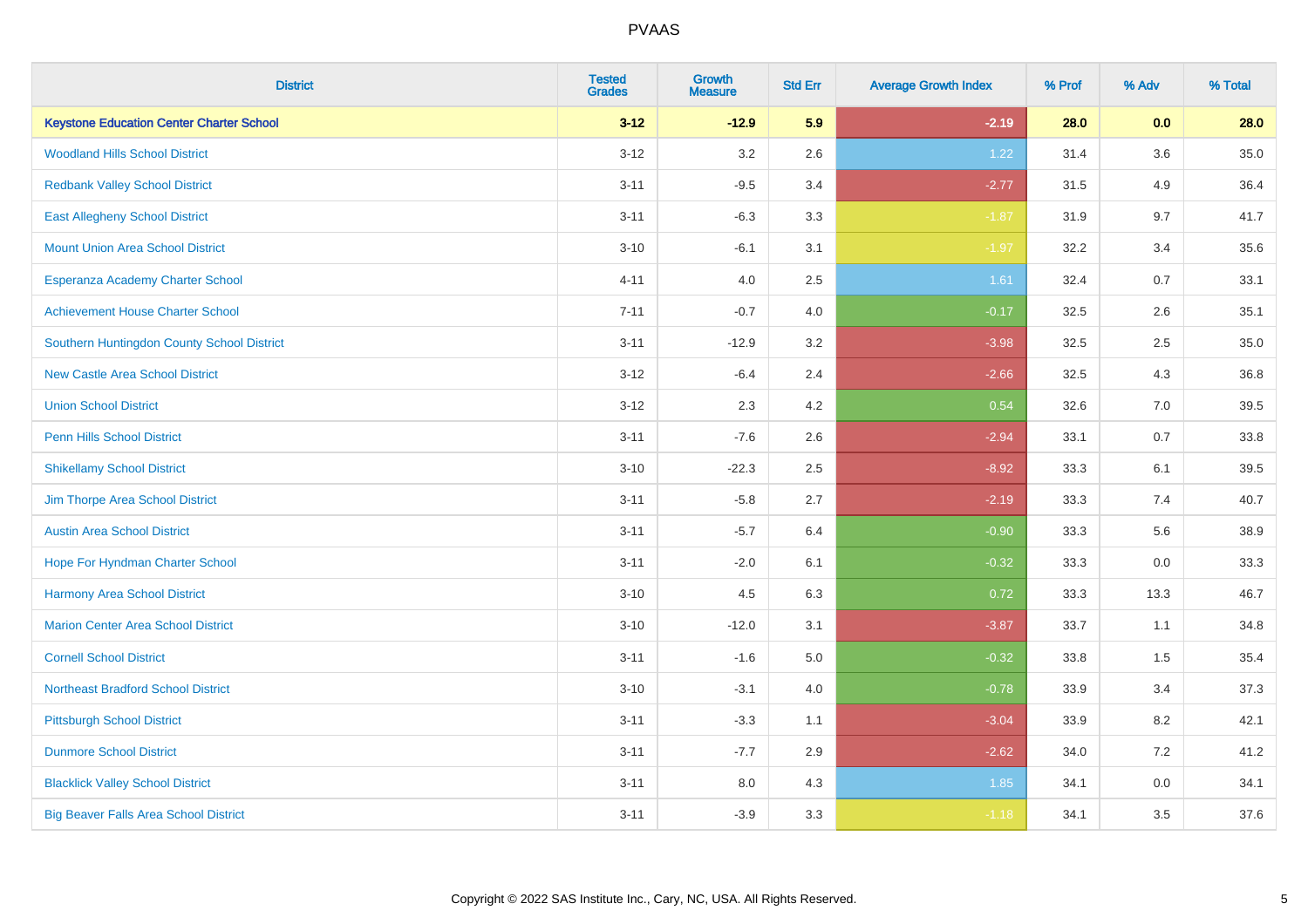| <b>District</b>                                 | <b>Tested</b><br><b>Grades</b> | <b>Growth</b><br><b>Measure</b> | <b>Std Err</b> | <b>Average Growth Index</b> | % Prof | % Adv | % Total |
|-------------------------------------------------|--------------------------------|---------------------------------|----------------|-----------------------------|--------|-------|---------|
| <b>Keystone Education Center Charter School</b> | $3 - 12$                       | $-12.9$                         | 5.9            | $-2.19$                     | 28.0   | 0.0   | 28.0    |
| <b>Southern Fulton School District</b>          | $3 - 11$                       | $-23.7$                         | 4.4            | $-5.37$                     | 34.2   | 10.5  | 44.7    |
| <b>Muhlenberg School District</b>               | $3 - 10$                       | 4.0                             | 1.9            | 2.10                        | 34.2   | 2.6   | 36.8    |
| <b>Brownsville Area School District</b>         | $3 - 12$                       | $-7.2$                          | 3.9            | $-1.83$                     | 34.4   | 6.1   | 40.5    |
| <b>Tidioute Community Charter School</b>        | $3 - 11$                       | 5.7                             | 5.1            | 1.11                        | 34.4   | 21.9  | 56.2    |
| <b>Carbon Career &amp; Technical Institute</b>  | $9 - 11$                       | $-5.7$                          | 3.6            | $-1.59$                     | 34.5   | 1.2   | 35.7    |
| <b>Northwest Area School District</b>           | $3 - 10$                       | $-10.0$                         | 3.8            | $-2.59$                     | 34.6   | 7.3   | 41.8    |
| <b>West Middlesex Area School District</b>      | $3 - 10$                       | $-8.4$                          | 3.8            | $-2.21$                     | 34.9   | 2.8   | 37.6    |
| <b>Annville-Cleona School District</b>          | $3 - 12$                       | $-12.1$                         | 2.7            | $-4.46$                     | 34.9   | 7.8   | 42.6    |
| <b>Carmichaels Area School District</b>         | $3 - 10$                       | $-9.3$                          | 3.3            | $-2.81$                     | 35.1   | 1.4   | 36.5    |
| <b>Bethlehem-Center School District</b>         | $3 - 10$                       | 8.1                             | 3.3            | 2.46                        | 35.1   | 1.4   | 36.5    |
| <b>Wilkes-Barre Area School District</b>        | $3 - 11$                       | 0.1                             | 3.2            | 0.02                        | 35.5   | 5.4   | 40.9    |
| <b>William Penn School District</b>             | $3 - 12$                       | 8.3                             | 2.1            | 3.99                        | 35.6   | 3.0   | 38.7    |
| <b>Bucks County Technical High School</b>       | $9 - 10$                       | $-12.0$                         | 2.5            | $-4.84$                     | 35.9   | 3.2   | 39.2    |
| Susquehanna Township School District            | $3 - 12$                       | $-5.8$                          | 2.7            | $-2.17$                     | 36.0   | 5.6   | 41.6    |
| <b>Forest Area School District</b>              | $3 - 11$                       | $-4.4$                          | 5.4            | $-0.81$                     | 36.2   | 2.1   | 38.3    |
| <b>Westmont Hilltop School District</b>         | $3 - 11$                       | $-4.0$                          | 2.8            | $-1.40$                     | 36.3   | 13.3  | 49.6    |
| <b>Coatesville Area School District</b>         | $3 - 11$                       | $-4.4$                          | 1.7            | $-2.62$                     | 36.3   | 4.2   | 40.5    |
| <b>Antietam School District</b>                 | $3 - 10$                       | $-4.3$                          | 3.8            | $-1.13$                     | 36.4   | 5.4   | 41.8    |
| <b>Grove City Area School District</b>          | $3-12$                         | 5.1                             | 2.4            | 2.09                        | 36.4   | 16.5  | 52.8    |
| <b>West Greene School District</b>              | $3 - 11$                       | $-4.5$                          | 4.3            | $-1.04$                     | 36.6   | 7.3   | 43.9    |
| <b>Tulpehocken Area School District</b>         | $3 - 12$                       | $-13.7$                         | 2.8            | $-4.81$                     | 36.7   | 2.8   | 39.4    |
| Huntingdon Area School District                 | $3 - 11$                       | $-2.0$                          | 2.7            | $-0.72$                     | 36.8   | 10.3  | 47.0    |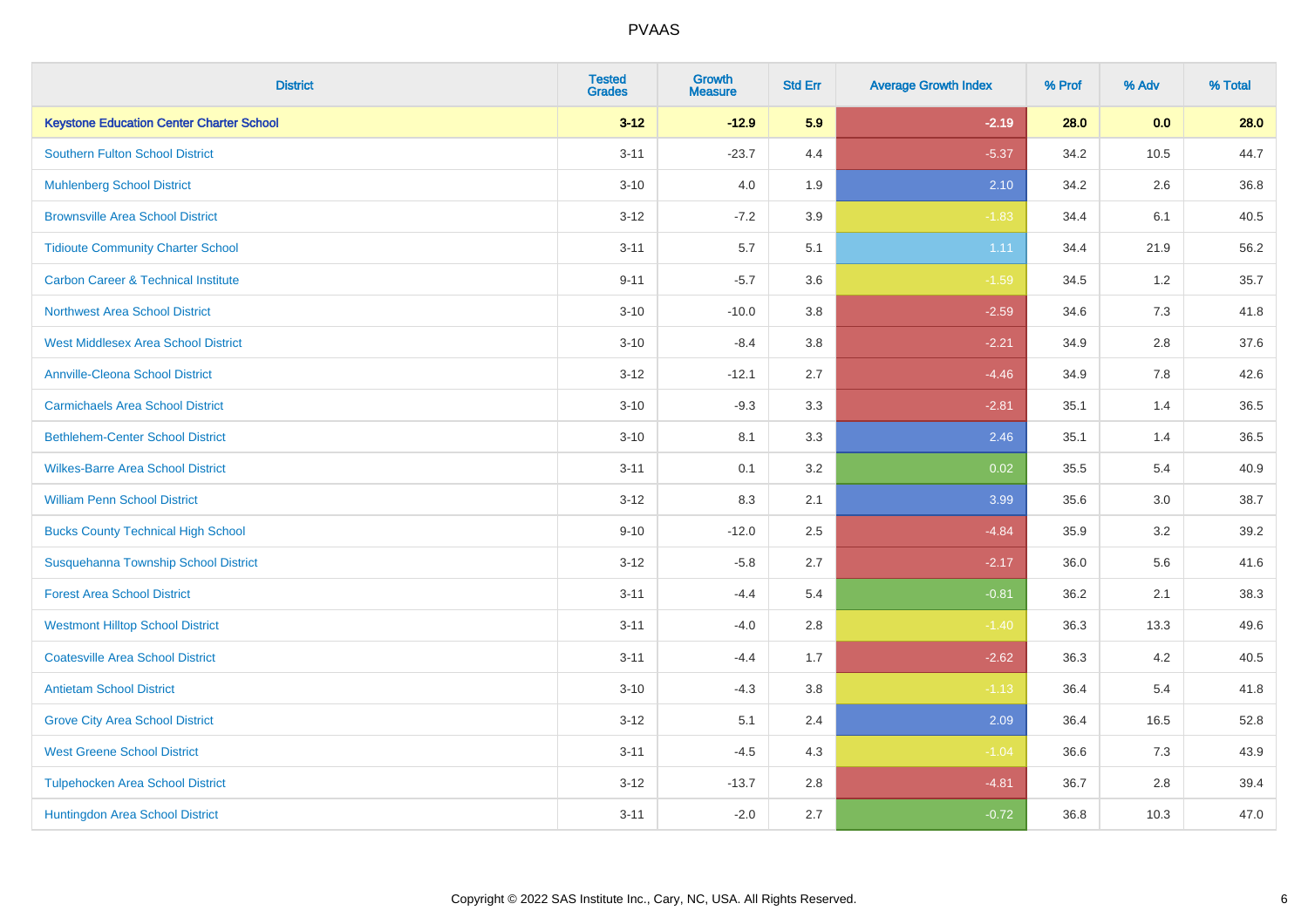| <b>District</b>                                 | <b>Tested</b><br><b>Grades</b> | <b>Growth</b><br><b>Measure</b> | <b>Std Err</b> | <b>Average Growth Index</b> | % Prof | % Adv | % Total |
|-------------------------------------------------|--------------------------------|---------------------------------|----------------|-----------------------------|--------|-------|---------|
| <b>Keystone Education Center Charter School</b> | $3 - 12$                       | $-12.9$                         | 5.9            | $-2.19$                     | 28.0   | 0.0   | 28.0    |
| Catasauqua Area School District                 | $3 - 12$                       | $-12.1$                         | 3.0            | $-4.00$                     | 36.8   | 7.6   | 44.3    |
| <b>Tri-Valley School District</b>               | $3 - 10$                       | $-6.4$                          | 4.1            | $-1.57$                     | 37.0   | 4.4   | 41.3    |
| <b>Smethport Area School District</b>           | $3-12$                         | 0.6                             | 3.9            | 0.15                        | 37.0   | 1.8   | 38.9    |
| <b>Frazier School District</b>                  | $3 - 11$                       | $-17.2$                         | 3.7            | $-4.70$                     | 37.1   | 1.6   | 38.7    |
| <b>Warren County School District</b>            | $3 - 11$                       | $-0.1$                          | 1.8            | $-0.06$                     | 37.2   | 5.3   | 42.6    |
| <b>Blairsville-Saltsburg School District</b>    | $3 - 11$                       | $-8.0$                          | 3.0            | $-2.68$                     | 37.3   | 7.0   | 44.3    |
| <b>Upper Dauphin Area School District</b>       | $3 - 11$                       | $-6.3$                          | 3.2            | $-1.98$                     | 37.4   | 4.8   | 42.2    |
| <b>Northern Potter School District</b>          | $3-12$                         | $-13.1$                         | 4.6            | $-2.84$                     | 37.5   | 0.0   | 37.5    |
| <b>Greater Nanticoke Area School District</b>   | $3 - 12$                       | 11.2                            | 2.8            | 4.01                        | 38.0   | 12.4  | 50.4    |
| <b>Pittston Area School District</b>            | $3 - 11$                       | $-10.1$                         | 5.6            | $-1.80$                     | 38.1   | 9.5   | 47.6    |
| <b>Shamokin Area School District</b>            | $3 - 11$                       | $-7.7$                          | 4.8            | $-1.60$                     | 38.1   | 3.2   | 41.3    |
| <b>Collegium Charter School</b>                 | $3 - 10$                       | 5.9                             | 2.5            | 2.33                        | 38.1   | $7.9$ | 46.0    |
| Philadelphia City School District               | $3 - 12$                       | 7.5                             | 0.6            | 12.64                       | 38.4   | 7.0   | 45.4    |
| <b>Conneaut School District</b>                 | $3-12$                         | $-7.5$                          | 2.6            | $-2.91$                     | 38.4   | 7.4   | 45.8    |
| Lackawanna Trail School District                | $3 - 10$                       | $-21.7$                         | 3.5            | $-6.20$                     | 38.5   | 1.5   | 40.0    |
| <b>Juniata County School District</b>           | $3 - 12$                       | $-4.9$                          | 2.1            | $-2.26$                     | 38.5   | 2.9   | 41.4    |
| <b>Corry Area School District</b>               | $3 - 11$                       | $-5.3$                          | 2.6            | $-2.03$                     | 38.5   | 6.0   | 44.5    |
| <b>Tussey Mountain School District</b>          | $3 - 12$                       | 1.5                             | 3.7            | 0.40                        | 38.6   | 1.8   | 40.4    |
| <b>Big Spring School District</b>               | $3 - 11$                       | $-9.8$                          | 2.4            | $-4.00$                     | 38.6   | 8.9   | 47.5    |
| <b>Fannett-Metal School District</b>            | $3 - 11$                       | $-3.4$                          | 5.1            | $-0.67$                     | 38.7   | 8.1   | 46.8    |
| <b>Bensalem Township School District</b>        | $3 - 11$                       | 1.6                             | 1.6            | 0.98                        | 38.8   | 8.3   | 47.1    |
| <b>York Co School Of Technology</b>             | $9 - 12$                       | $-3.8$                          | 1.7            | $-2.22$                     | 39.1   | 5.6   | 44.7    |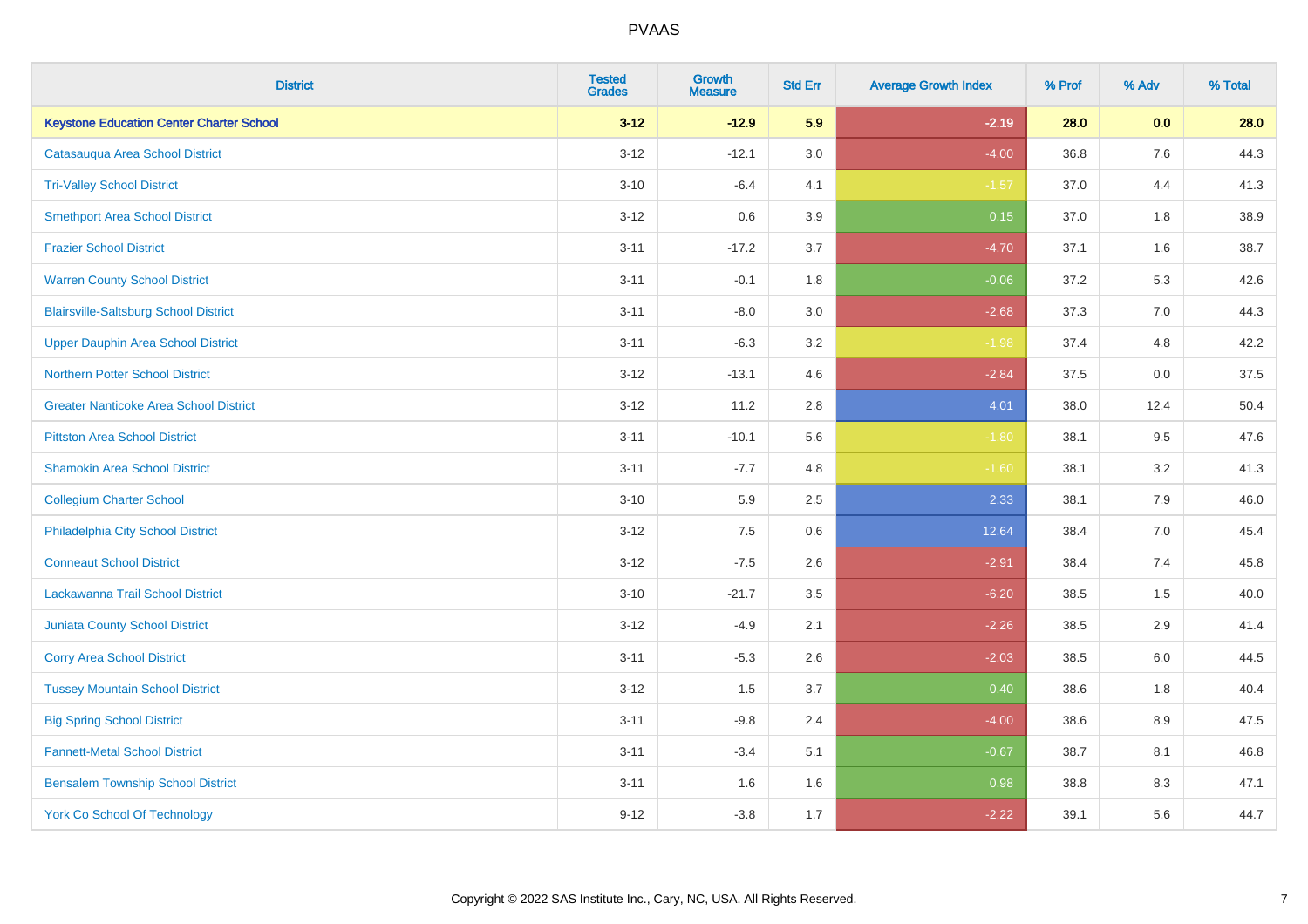| <b>District</b>                                   | <b>Tested</b><br><b>Grades</b> | <b>Growth</b><br><b>Measure</b> | <b>Std Err</b> | <b>Average Growth Index</b> | % Prof | % Adv   | % Total |
|---------------------------------------------------|--------------------------------|---------------------------------|----------------|-----------------------------|--------|---------|---------|
| <b>Keystone Education Center Charter School</b>   | $3 - 12$                       | $-12.9$                         | 5.9            | $-2.19$                     | 28.0   | 0.0     | 28.0    |
| <b>Minersville Area School District</b>           | $3 - 11$                       | $-14.4$                         | 3.7            | $-3.90$                     | 39.3   | 3.3     | 42.6    |
| <b>Towanda Area School District</b>               | $3 - 11$                       | 4.0                             | 2.8            | 1.44                        | 39.4   | 6.6     | 46.0    |
| <b>Kane Area School District</b>                  | $3 - 10$                       | $-3.7$                          | 3.2            | $-1.17$                     | 39.5   | $9.9\,$ | 49.4    |
| <b>West Mifflin Area School District</b>          | $3 - 12$                       | $-12.3$                         | 2.9            | $-4.22$                     | 39.7   | 10.3    | 50.0    |
| <b>Bristol Borough School District</b>            | $3 - 12$                       | $-4.3$                          | 3.4            | $-1.27$                     | 39.7   | 1.3     | 41.0    |
| Pequea Valley School District                     | $3 - 11$                       | $-5.8$                          | 3.2            | $-1.80$                     | 39.8   | 9.1     | 48.9    |
| <b>Easton Area School District</b>                | $3 - 12$                       | $-4.1$                          | 1.4            | $-2.91$                     | 39.9   | 4.0     | 43.9    |
| <b>Ferndale Area School District</b>              | $3 - 10$                       | $-5.8$                          | 4.3            | $-1.33$                     | 40.0   | 0.0     | 40.0    |
| <b>Mastery Charter High School-Lenfest Campus</b> | $7 - 11$                       | 2.5                             | 5.7            | 0.43                        | 40.0   | 0.0     | 40.0    |
| South Allegheny School District                   | $3 - 11$                       | $-8.8$                          | 3.2            | $-2.70$                     | 40.5   | 0.0     | 40.5    |
| <b>Portage Area School District</b>               | $3 - 10$                       | $-8.1$                          | 3.6            | $-2.26$                     | 40.6   | 9.4     | 50.0    |
| <b>Crawford Central School District</b>           | $3 - 11$                       | $-4.7$                          | 2.2            | $-2.15$                     | 40.6   | 10.5    | 51.1    |
| <b>Canton Area School District</b>                | $3 - 11$                       | $-5.5$                          | 3.2            | $-1.75$                     | 40.7   | 2.3     | 43.0    |
| New Kensington-Arnold School District             | $3 - 11$                       | $-0.4$                          | 3.8            | $-0.10$                     | 40.7   | 3.7     | 44.4    |
| <b>Wallenpaupack Area School District</b>         | $3 - 11$                       | $-7.1$                          | 2.3            | $-3.09$                     | 40.8   | 2.4     | 43.1    |
| <b>Warrior Run School District</b>                | $3 - 11$                       | 4.6                             | 3.0            | 1.51                        | 40.9   | 8.1     | 49.0    |
| <b>Carlynton School District</b>                  | $3 - 11$                       | 7.3                             | 3.3            | 2.22                        | 41.0   | 10.5    | 51.6    |
| <b>Forest Hills School District</b>               | $3 - 11$                       | $-7.3$                          | 2.7            | $-2.74$                     | 41.1   | 13.7    | 54.8    |
| <b>Western Wayne School District</b>              | $3 - 11$                       | 5.6                             | 2.9            | 1.93                        | 41.3   | 17.4    | 58.7    |
| <b>Oxford Area School District</b>                | $3 - 11$                       | $-4.3$                          | 1.9            | $-2.26$                     | 41.3   | 8.0     | 49.3    |
| <b>Galeton Area School District</b>               | $3 - 11$                       | 2.2                             | 5.3            | 0.42                        | 41.3   | 4.4     | 45.6    |
| <b>Forbes Road School District</b>                | $3 - 11$                       | 2.8                             | 5.1            | 0.56                        | 41.4   | 10.3    | 51.7    |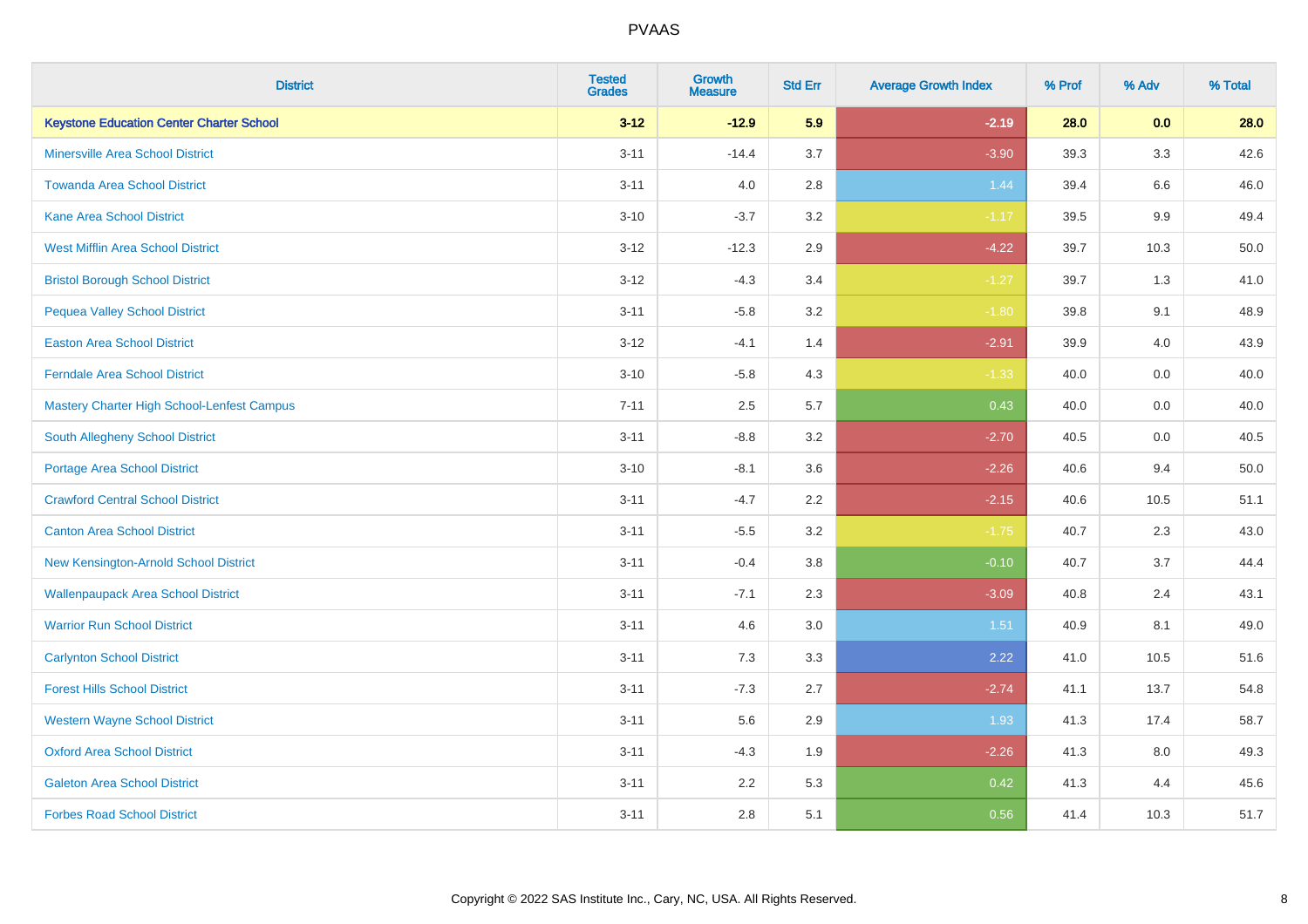| <b>District</b>                                         | <b>Tested</b><br><b>Grades</b> | <b>Growth</b><br><b>Measure</b> | <b>Std Err</b> | <b>Average Growth Index</b> | % Prof | % Adv   | % Total |
|---------------------------------------------------------|--------------------------------|---------------------------------|----------------|-----------------------------|--------|---------|---------|
| <b>Keystone Education Center Charter School</b>         | $3 - 12$                       | $-12.9$                         | 5.9            | $-2.19$                     | 28.0   | 0.0     | 28.0    |
| <b>Ringgold School District</b>                         | $3 - 11$                       | $-14.7$                         | 2.4            | $-6.04$                     | 41.5   | 7.9     | 49.4    |
| <b>Solanco School District</b>                          | $3 - 11$                       | $-11.0$                         | 2.0            | $-5.55$                     | 41.6   | 4.5     | 46.1    |
| North Schuylkill School District                        | $3 - 11$                       | $-1.0$                          | 2.4            | $-0.42$                     | 41.8   | 5.1     | 46.8    |
| Penns Valley Area School District                       | $3 - 12$                       | 14.0                            | 2.9            | 4.80                        | 41.9   | 23.1    | 65.0    |
| <b>Muncy School District</b>                            | $3 - 11$                       | $-8.1$                          | 3.7            | $-2.21$                     | 42.0   | 3.8     | 45.8    |
| <b>Berwick Area School District</b>                     | $3 - 11$                       | $-9.3$                          | 2.6            | $-3.59$                     | 42.1   | 5.5     | 47.6    |
| Pennsylvania Distance Learning Charter School           | $3 - 12$                       | 9.3                             | 4.2            | 2.22                        | 42.2   | 3.1     | 45.3    |
| <b>Pine Grove Area School District</b>                  | $3 - 11$                       | $-7.7$                          | 2.9            | $-2.66$                     | 42.3   | 7.7     | 50.0    |
| <b>Reach Cyber Charter School</b>                       | $3 - 11$                       | 8.1                             | 4.7            | 1.72                        | 42.4   | 4.6     | 47.0    |
| Mifflinburg Area School District                        | $3 - 11$                       | $-15.8$                         | 2.5            | $-6.30$                     | 42.4   | 4.0     | 46.4    |
| <b>Curwensville Area School District</b>                | $3 - 11$                       | $-27.9$                         | 4.1            | $-6.72$                     | 42.5   | 4.1     | 46.6    |
| <b>Governor Mifflin School District</b>                 | $3 - 11$                       | 4.1                             | 1.8            | 2.33                        | 42.5   | 7.2     | 49.7    |
| <b>Butler Area School District</b>                      | $3 - 11$                       | $-6.5$                          | 1.5            | $-4.26$                     | 42.5   | 9.4     | 51.9    |
| <b>California Area School District</b>                  | $3 - 10$                       | $-7.3$                          | 3.6            | $-2.02$                     | 42.6   | $9.8\,$ | 52.5    |
| <b>Northwestern School District</b>                     | $3 - 11$                       | $-24.9$                         | 3.5            | $-7.13$                     | 42.6   | 2.9     | 45.6    |
| <b>Wattsburg Area School District</b>                   | $3 - 11$                       | 6.5                             | 2.7            | 2.43                        | 42.7   | 7.6     | 50.3    |
| <b>Chambersburg Area School District</b>                | $3 - 11$                       | $-9.5$                          | 1.3            | $-7.20$                     | 42.7   | 8.6     | 51.4    |
| <b>Agora Cyber Charter School</b>                       | $3 - 11$                       | 5.8                             | 2.6            | 2.28                        | 42.8   | $6.6\,$ | 49.4    |
| <b>Union City Area School District</b>                  | $3 - 12$                       | $-10.2$                         | 3.6            | $-2.87$                     | 42.9   | 3.2     | 46.0    |
| <b>Claysburg-Kimmel School District</b>                 | $3 - 11$                       | $-5.7$                          | 4.0            | $-1.42$                     | 42.9   | 8.2     | 51.0    |
| Center For Student Learning Charter School At Pennsbury | $6 - 12$                       | $-2.9$                          | 6.1            | $-0.47$                     | 42.9   | 0.0     | 42.9    |
| <b>Hanover Area School District</b>                     | $3 - 11$                       | 2.2                             | 4.6            | 0.48                        | 42.9   | 5.7     | 48.6    |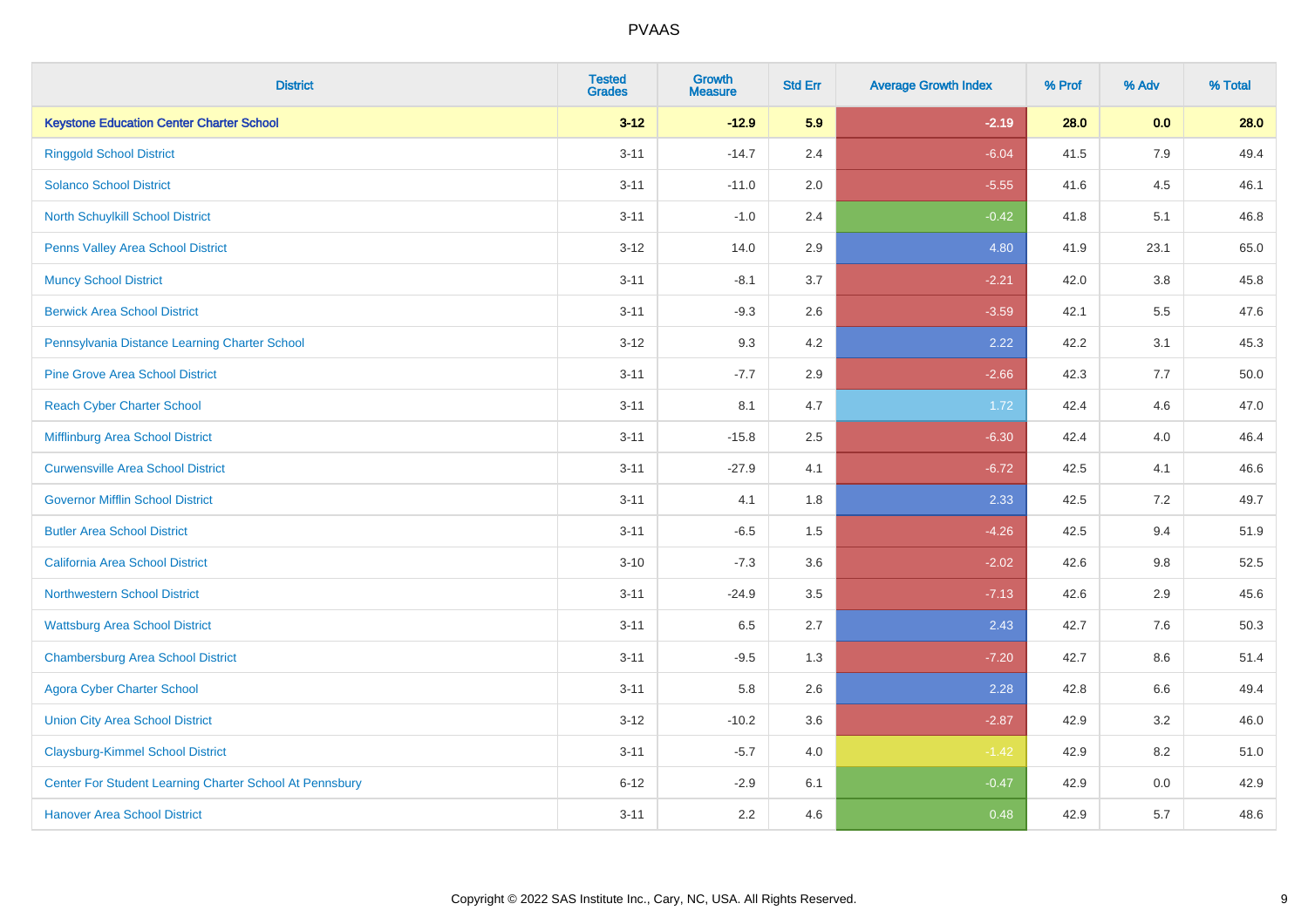| <b>District</b>                                 | <b>Tested</b><br><b>Grades</b> | <b>Growth</b><br><b>Measure</b> | <b>Std Err</b> | <b>Average Growth Index</b> | % Prof | % Adv   | % Total |
|-------------------------------------------------|--------------------------------|---------------------------------|----------------|-----------------------------|--------|---------|---------|
| <b>Keystone Education Center Charter School</b> | $3 - 12$                       | $-12.9$                         | 5.9            | $-2.19$                     | 28.0   | 0.0     | 28.0    |
| <b>Monessen City School District</b>            | $3 - 10$                       | 8.3                             | 4.5            | 1.85                        | 42.9   | $2.9\,$ | 45.7    |
| <b>Clearfield Area School District</b>          | $3 - 10$                       | $-9.4$                          | 2.6            | $-3.56$                     | 43.0   | 3.1     | 46.1    |
| <b>Riverside School District</b>                | $3 - 11$                       | $-3.2$                          | 3.0            | $-1.09$                     | 43.0   | 9.0     | 52.0    |
| Meyersdale Area School District                 | $3 - 11$                       | 4.2                             | 4.0            | 1.07                        | 43.1   | 6.9     | 50.0    |
| <b>Purchase Line School District</b>            | $3 - 12$                       | 1.7                             | 3.5            | 0.47                        | 43.1   | 5.4     | 48.5    |
| <b>Oley Valley School District</b>              | $3 - 11$                       | $-0.4$                          | 2.8            | $-0.15$                     | 43.1   | 12.9    | 56.0    |
| <b>Troy Area School District</b>                | $3 - 10$                       | $-4.3$                          | 3.4            | $-1.26$                     | 43.2   | 5.7     | 48.9    |
| <b>Benton Area School District</b>              | $3 - 10$                       | $-9.7$                          | 4.5            | $-2.18$                     | 43.2   | 5.4     | 48.6    |
| <b>Titusville Area School District</b>          | $3 - 11$                       | $-13.2$                         | 2.6            | $-4.99$                     | 43.2   | 4.8     | 48.0    |
| Hamburg Area School District                    | $3 - 11$                       | 8.9                             | 2.5            | 3.63                        | 43.5   | 8.2     | 51.7    |
| <b>Freedom Area School District</b>             | $3 - 11$                       | $-7.1$                          | 3.0            | $-2.37$                     | 43.8   | 4.2     | 47.9    |
| Jefferson-Morgan School District                | $3 - 10$                       | $-9.9$                          | 4.2            | $-2.35$                     | 43.8   | 4.2     | 47.9    |
| <b>MaST Community Charter School</b>            | $3 - 10$                       | $-4.1$                          | 2.7            | $-1.52$                     | 44.0   | 9.5     | 53.4    |
| <b>Pottsgrove School District</b>               | $3 - 11$                       | 2.8                             | 2.0            | 1.35                        | 44.0   | 10.0    | 53.9    |
| <b>Williamsport Area School District</b>        | $3 - 11$                       | 1.9                             | 1.8            | 1.04                        | 44.1   | 12.8    | 56.9    |
| <b>Forest City Regional School District</b>     | $3 - 12$                       | $-6.0$                          | 3.0            | $-1.96$                     | 44.1   | 0.0     | 44.1    |
| <b>Bentworth School District</b>                | $3 - 11$                       | 5.7                             | 3.2            | 1.75                        | 44.2   | 19.5    | 63.6    |
| <b>Bangor Area School District</b>              | $3 - 12$                       | $-0.9$                          | 2.0            | $-0.43$                     | 44.3   | 4.7     | 49.0    |
| <b>Mastery Charter School - Hardy Williams</b>  | $3 - 11$                       | 11.4                            | 3.4            | 3.33                        | 44.3   | 5.7     | 50.0    |
| Juniata Valley School District                  | $3 - 11$                       | $-3.9$                          | 3.5            | $-1.10$                     | 44.4   | 3.5     | 47.8    |
| Oil City Area School District                   | $3 - 11$                       | $-2.9$                          | 2.6            | $-1.08$                     | 44.4   | 5.8     | 50.2    |
| <b>Somerset Area School District</b>            | $3 - 11$                       | $-4.4$                          | 2.3            | $-1.93$                     | 44.4   | 14.9    | 59.3    |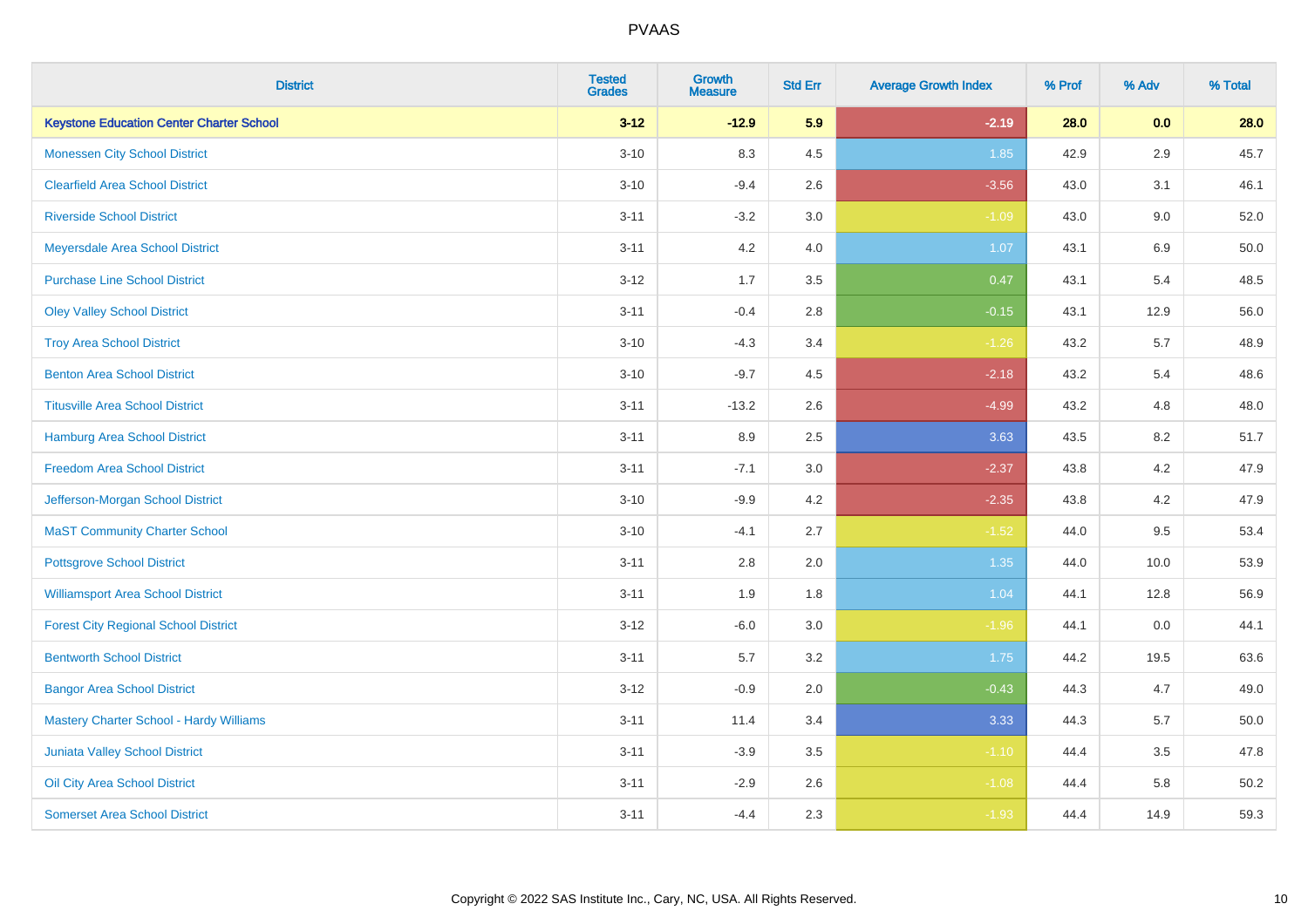| <b>District</b>                                 | <b>Tested</b><br><b>Grades</b> | <b>Growth</b><br><b>Measure</b> | <b>Std Err</b> | <b>Average Growth Index</b> | % Prof | % Adv | % Total |
|-------------------------------------------------|--------------------------------|---------------------------------|----------------|-----------------------------|--------|-------|---------|
| <b>Keystone Education Center Charter School</b> | $3 - 12$                       | $-12.9$                         | 5.9            | $-2.19$                     | 28.0   | 0.0   | 28.0    |
| <b>Highlands School District</b>                | $3 - 11$                       | $-7.4$                          | 2.7            | $-2.76$                     | 44.4   | 3.7   | 48.2    |
| <b>Tamaqua Area School District</b>             | $3 - 12$                       | $-8.2$                          | 2.5            | $-3.24$                     | 44.5   | 1.9   | 46.4    |
| <b>Montoursville Area School District</b>       | $3 - 12$                       | 10.8                            | 2.5            | 4.24                        | 44.6   | 20.1  | 64.8    |
| <b>Blue Ridge School District</b>               | $3 - 11$                       | $-0.5$                          | 3.6            | $-0.12$                     | 44.6   | 3.1   | 47.7    |
| <b>Chichester School District</b>               | $3 - 11$                       | $-2.7$                          | 2.3            | $-1.17$                     | 44.6   | 6.6   | 51.2    |
| <b>Bethlehem Area School District</b>           | $3 - 11$                       | 9.3                             | 1.1            | 8.15                        | 44.7   | 12.0  | 56.7    |
| <b>Keystone Central School District</b>         | $3 - 11$                       | $-5.1$                          | 2.0            | $-2.46$                     | 44.7   | 4.6   | 49.4    |
| <b>Pottsville Area School District</b>          | $3 - 12$                       | 4.4                             | 2.3            | 1.94                        | 44.8   | 5.4   | 50.2    |
| <b>Laurel Highlands School District</b>         | $3 - 11$                       | 4.3                             | 2.4            | 1.81                        | 44.9   | 9.6   | 54.5    |
| <b>Tunkhannock Area School District</b>         | $3 - 11$                       | 2.3                             | 2.2            | 1.01                        | 44.9   | 9.6   | 54.6    |
| <b>Upper Darby School District</b>              | $3 - 12$                       | 6.9                             | 1.5            | 4.62                        | 45.0   | 6.7   | 51.7    |
| <b>Hazleton Area School District</b>            | $3 - 11$                       | 9.6                             | 1.4            | 6.77                        | 45.0   | 7.8   | 52.9    |
| <b>Homer-Center School District</b>             | $3 - 11$                       | 9.7                             | 3.6            | 2.70                        | 45.1   | 17.2  | 62.3    |
| <b>Tuscarora School District</b>                | $3 - 11$                       | $-0.6$                          | 2.3            | $-0.27$                     | 45.1   | 8.1   | 53.2    |
| <b>Mid Valley School District</b>               | $3 - 10$                       | $-1.7$                          | 3.0            | $-0.55$                     | 45.1   | 7.8   | 52.9    |
| <b>Mount Carmel Area School District</b>        | $3 - 11$                       | $-0.6$                          | 3.1            | $-0.18$                     | 45.3   | 2.1   | 47.4    |
| Gettysburg Area School District                 | $3 - 11$                       | $-4.0$                          | 2.1            | $-1.89$                     | 45.3   | 14.0  | 59.3    |
| <b>Milton Area School District</b>              | $3 - 11$                       | $-8.7$                          | 2.5            | $-3.52$                     | 45.4   | 6.9   | 52.3    |
| <b>Clarion Area School District</b>             | $3 - 11$                       | 10.3                            | 4.1            | 2.51                        | 45.4   | 14.6  | 60.0    |
| <b>Connellsville Area School District</b>       | $3 - 11$                       | 6.1                             | 2.0            | 3.05                        | 45.4   | 7.8   | 53.2    |
| South Williamsport Area School District         | $3 - 10$                       | $-5.7$                          | 2.5            | $-2.30$                     | 45.5   | 4.5   | 50.0    |
| <b>Scranton School District</b>                 | $3 - 12$                       | $-2.9$                          | 2.4            | $-1.22$                     | 45.6   | 3.6   | 49.1    |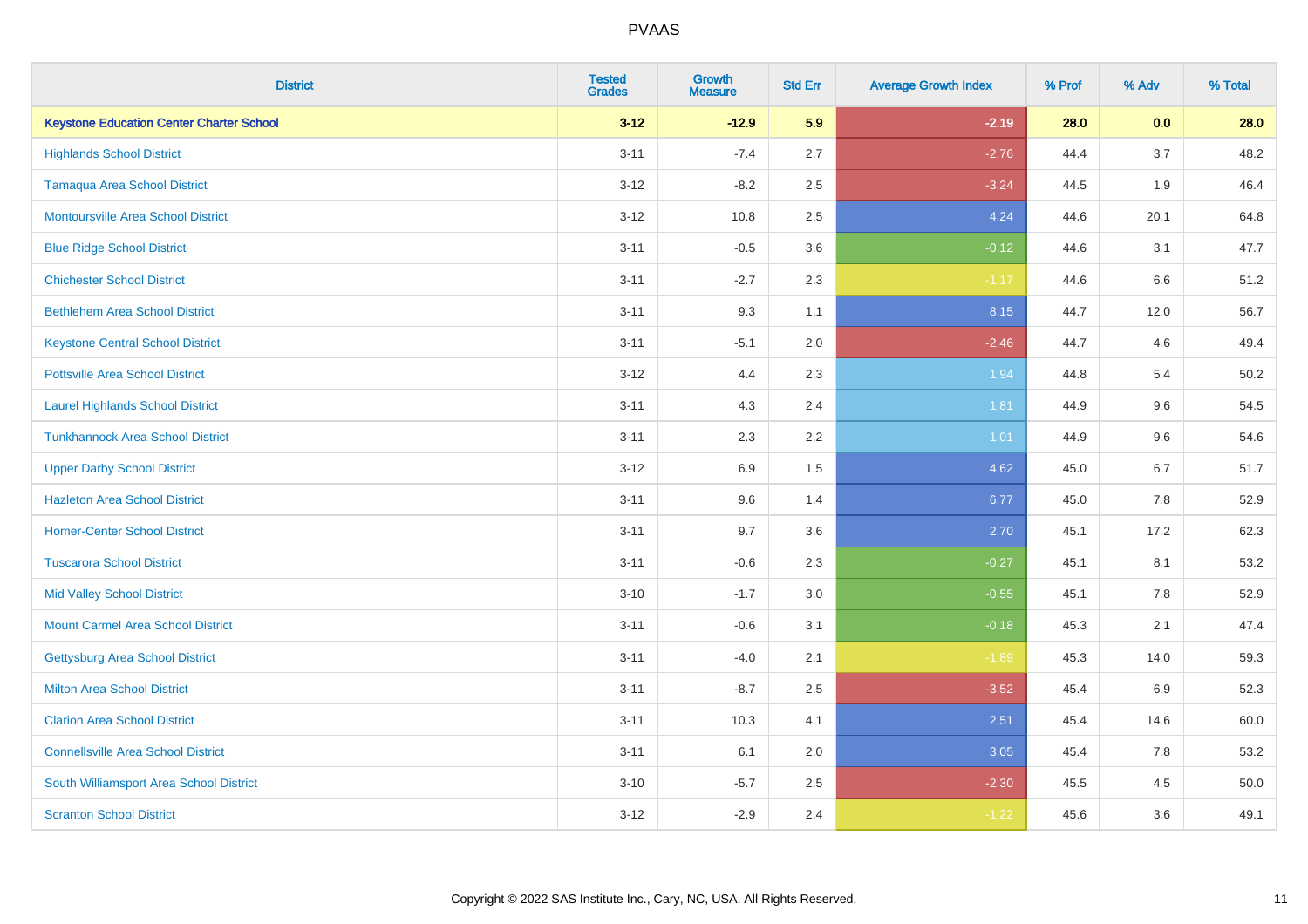| <b>District</b>                                 | <b>Tested</b><br><b>Grades</b> | <b>Growth</b><br><b>Measure</b> | <b>Std Err</b> | <b>Average Growth Index</b> | % Prof | % Adv   | % Total |
|-------------------------------------------------|--------------------------------|---------------------------------|----------------|-----------------------------|--------|---------|---------|
| <b>Keystone Education Center Charter School</b> | $3 - 12$                       | $-12.9$                         | 5.9            | $-2.19$                     | 28.0   | 0.0     | 28.0    |
| Renaissance Academy Charter School              | $3 - 11$                       | 8.3                             | 3.3            | 2.54                        | 45.6   | 22.8    | 68.4    |
| <b>Hatboro-Horsham School District</b>          | $3 - 11$                       | $-12.8$                         | 1.7            | $-7.47$                     | 45.6   | 7.2     | 52.8    |
| <b>Ridley School District</b>                   | $3 - 12$                       | 10.0                            | 1.6            | 6.10                        | 45.6   | 8.2     | 53.8    |
| Pocono Mountain School District                 | $3 - 12$                       | 6.8                             | 1.5            | 4.62                        | 45.8   | 5.0     | 50.7    |
| <b>East Stroudsburg Area School District</b>    | $3 - 11$                       | 0.1                             | 1.6            | 0.05                        | 45.8   | 7.8     | 53.6    |
| <b>City CHS</b>                                 | $10 - 11$                      | 13.6                            | 2.7            | 5.12                        | 45.8   | 3.0     | 48.8    |
| <b>Bradford Area School District</b>            | $3 - 12$                       | $-9.3$                          | 2.4            | $-3.87$                     | 45.8   | 8.3     | 54.2    |
| <b>Cheltenham School District</b>               | $3 - 11$                       | $-1.4$                          | 2.1            | $-0.67$                     | 46.1   | 10.0    | 56.1    |
| <b>Elk Lake School District</b>                 | $3 - 11$                       | $-4.0$                          | 3.3            | $-1.23$                     | 46.2   | 3.3     | 49.4    |
| <b>Salisbury Township School District</b>       | $3 - 11$                       | 6.3                             | 3.6            | 1.77                        | 46.2   | 6.6     | 52.8    |
| <b>Eastern Lancaster County School District</b> | $3 - 12$                       | 4.5                             | 2.2            | 2.09                        | 46.3   | 11.4    | 57.6    |
| Pennsylvania Cyber Charter School               | $3 - 11$                       | 11.6                            | 1.5            | 7.54                        | 46.3   | $5.0\,$ | 51.3    |
| Lehigh Valley Academy Regional Charter School   | $3 - 11$                       | 0.7                             | 2.3            | 0.32                        | 46.3   | 5.0     | 51.4    |
| <b>Middletown Area School District</b>          | $3 - 11$                       | $-5.3$                          | 2.6            | $-2.05$                     | 46.4   | 5.3     | 51.7    |
| <b>Warwick School District</b>                  | $3 - 11$                       | 5.2                             | 1.9            | 2.76                        | 46.4   | 17.0    | 63.3    |
| <b>Blue Mountain School District</b>            | $3 - 10$                       | $-5.8$                          | 2.3            | $-2.56$                     | 46.6   | 8.5     | 55.1    |
| <b>Chestnut Ridge School District</b>           | $3 - 12$                       | $-3.4$                          | 2.9            | $-1.17$                     | 46.6   | 5.8     | 52.4    |
| Penn-Delco School District                      | $3 - 11$                       | $-6.8$                          | 1.9            | $-3.51$                     | 46.6   | 3.2     | 49.8    |
| <b>Interboro School District</b>                | $3 - 12$                       | $-7.3$                          | 2.1            | $-3.43$                     | 46.6   | 4.8     | 51.4    |
| Jeannette City School District                  | $3 - 11$                       | $-4.3$                          | 3.8            | $-1.13$                     | 46.7   | 7.5     | 54.2    |
| <b>Montrose Area School District</b>            | $3 - 10$                       | $-5.5$                          | 3.0            | $-1.82$                     | 46.7   | 5.4     | 52.2    |
| <b>Pennridge School District</b>                | $3 - 10$                       | $-16.8$                         | 1.4            | $-11.59$                    | 46.8   | 8.0     | 54.9    |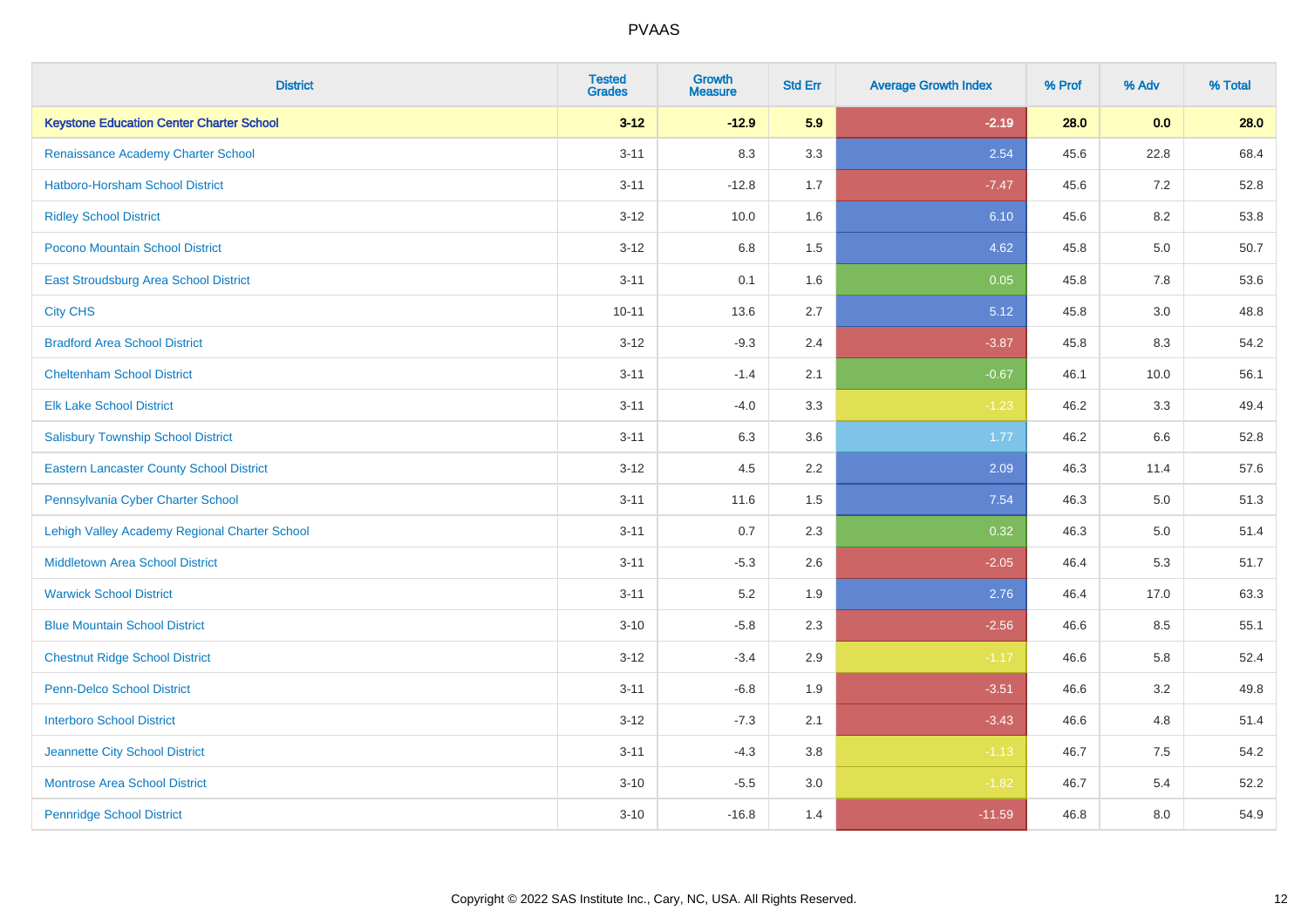| <b>District</b>                                 | <b>Tested</b><br><b>Grades</b> | <b>Growth</b><br><b>Measure</b> | <b>Std Err</b> | <b>Average Growth Index</b> | % Prof | % Adv | % Total |
|-------------------------------------------------|--------------------------------|---------------------------------|----------------|-----------------------------|--------|-------|---------|
| <b>Keystone Education Center Charter School</b> | $3 - 12$                       | $-12.9$                         | 5.9            | $-2.19$                     | 28.0   | 0.0   | 28.0    |
| <b>Athens Area School District</b>              | $3 - 11$                       | 1.6                             | 2.5            | 0.64                        | 46.9   | 7.6   | 54.5    |
| <b>Jersey Shore Area School District</b>        | $3 - 11$                       | 0.5                             | 2.6            | 0.21                        | 47.1   | 9.2   | 56.2    |
| Mifflin County School District                  | $3 - 11$                       | 9.1                             | 1.7            | 5.49                        | 47.1   | 6.7   | 53.8    |
| <b>West Branch Area School District</b>         | $3 - 11$                       | 0.2                             | 3.8            | 0.05                        | 47.2   | 1.9   | 49.1    |
| <b>Penncrest School District</b>                | $3 - 11$                       | 5.7                             | 2.2            | 2.57                        | 47.2   | 7.1   | 54.3    |
| Commonwealth Charter Academy Charter School     | $3 - 10$                       | 9.1                             | 1.9            | 4.90                        | 47.2   | 9.1   | 56.3    |
| <b>New Foundations Charter School</b>           | $3 - 11$                       | 5.4                             | 2.2            | 2.41                        | 47.2   | 2.5   | 49.8    |
| <b>Cornwall-Lebanon School District</b>         | $3 - 11$                       | 8.3                             | 1.6            | 5.08                        | 47.2   | 8.4   | 55.6    |
| <b>Northern Cambria School District</b>         | $3 - 11$                       | 10.0                            | 3.3            | 3.04                        | 47.4   | 5.1   | 52.6    |
| <b>Cranberry Area School District</b>           | $3 - 12$                       | 9.2                             | 3.0            | 3.04                        | 47.5   | 10.2  | 57.6    |
| <b>Greensburg Salem School District</b>         | $3 - 11$                       | $-4.4$                          | 2.4            | $-1.88$                     | 47.6   | 4.9   | 52.4    |
| <b>Indiana Area School District</b>             | $3 - 11$                       | $-5.3$                          | 2.3            | $-2.28$                     | 47.6   | 18.4  | 66.1    |
| <b>Bellefonte Area School District</b>          | $3 - 11$                       | $-0.4$                          | 2.2            | $-0.17$                     | 47.6   | 10.6  | 58.2    |
| Altoona Area School District                    | $3 - 12$                       | 3.3                             | 1.6            | 1.99                        | 47.7   | 8.2   | 55.9    |
| <b>Susquenita School District</b>               | $3 - 11$                       | $-0.1$                          | 2.8            | $-0.01$                     | 47.7   | 10.1  | 57.8    |
| <b>North Star School District</b>               | $3 - 11$                       | $-8.7$                          | 3.5            | $-2.51$                     | 47.8   | 6.0   | 53.7    |
| <b>Spring Cove School District</b>              | $3 - 11$                       | 3.4                             | 2.5            | 1.33                        | 47.8   | 12.7  | 60.4    |
| Leechburg Area School District                  | $3 - 11$                       | 4.4                             | 4.0            | 1.09                        | 47.8   | 19.6  | 67.4    |
| Southern Tioga School District                  | $3 - 11$                       | $-11.5$                         | 2.7            | $-4.25$                     | 47.8   | 6.4   | 54.3    |
| <b>Panther Valley School District</b>           | $3 - 12$                       | $-0.6$                          | 3.3            | $-0.19$                     | 47.9   | 4.3   | 52.1    |
| <b>Stroudsburg Area School District</b>         | $3 - 11$                       | $5.5\,$                         | 1.9            | 2.88                        | 48.1   | 4.2   | 52.3    |
| <b>Conemaugh Valley School District</b>         | $3 - 12$                       | $-3.2$                          | 4.1            | $-0.78$                     | 48.2   | 5.6   | 53.7    |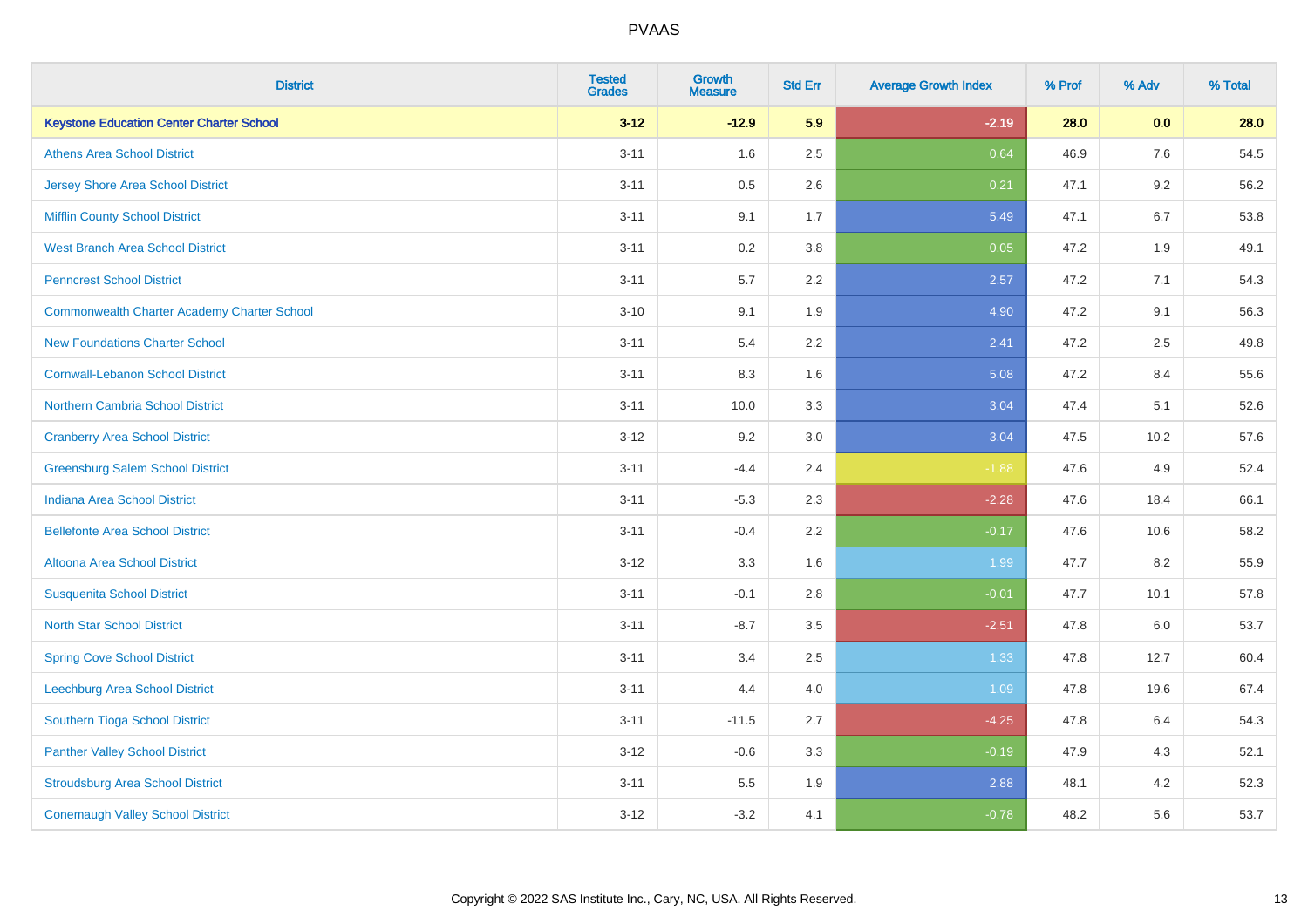| <b>District</b>                                 | <b>Tested</b><br><b>Grades</b> | <b>Growth</b><br><b>Measure</b> | <b>Std Err</b> | <b>Average Growth Index</b> | % Prof | % Adv | % Total |
|-------------------------------------------------|--------------------------------|---------------------------------|----------------|-----------------------------|--------|-------|---------|
| <b>Keystone Education Center Charter School</b> | $3 - 12$                       | $-12.9$                         | 5.9            | $-2.19$                     | 28.0   | 0.0   | 28.0    |
| <b>Sharon City School District</b>              | $3 - 11$                       | 4.9                             | 2.6            | 1.87                        | 48.2   | 5.3   | 53.4    |
| <b>Iroquois School District</b>                 | $3 - 11$                       | 13.1                            | 3.0            | 4.35                        | 48.2   | 7.8   | 56.0    |
| <b>Franklin Area School District</b>            | $3 - 11$                       | 6.6                             | 2.8            | 2.34                        | 48.2   | 4.5   | 52.7    |
| <b>East Lycoming School District</b>            | $3 - 11$                       | $-6.0$                          | 2.7            | $-2.24$                     | 48.3   | 4.2   | 52.5    |
| <b>Trinity Area School District</b>             | $3 - 11$                       | $-5.4$                          | 2.0            | $-2.71$                     | 48.3   | 11.8  | 60.1    |
| <b>Bald Eagle Area School District</b>          | $3 - 11$                       | $-2.1$                          | 2.7            | $-0.75$                     | 48.4   | 9.4   | 57.7    |
| <b>Bedford Area School District</b>             | $3 - 11$                       | 2.5                             | 2.6            | 0.93                        | 48.5   | 10.0  | 58.5    |
| <b>Fort Leboeuf School District</b>             | $3 - 11$                       | 11.7                            | 2.5            | 4.73                        | 48.5   | 21.1  | 69.6    |
| <b>Moshannon Valley School District</b>         | $3 - 10$                       | $-7.0$                          | 3.4            | $-2.01$                     | 48.5   | 0.0   | 48.5    |
| <b>Lakeland School District</b>                 | $3 - 11$                       | 1.1                             | 2.8            | 0.38                        | 48.6   | 3.7   | 52.3    |
| <b>Montgomery Area School District</b>          | $3 - 11$                       | 10.7                            | 3.6            | 2.96                        | 48.7   | 12.4  | 61.1    |
| <b>Wilson Area School District</b>              | $3 - 11$                       | 6.0                             | 2.6            | 2.30                        | 48.7   | 8.5   | 57.2    |
| <b>Saucon Valley School District</b>            | $3 - 11$                       | 14.7                            | 2.5            | 5.98                        | 48.7   | 20.2  | 69.0    |
| <b>Harbor Creek School District</b>             | $3 - 11$                       | $-7.1$                          | 2.7            | $-2.67$                     | 48.8   | 15.2  | 64.0    |
| <b>Berlin Brothersvalley School District</b>    | $3 - 11$                       | 4.0                             | 4.2            | 0.96                        | 48.8   | 14.0  | 62.8    |
| <b>Eastern Lebanon County School District</b>   | $3 - 11$                       | 8.6                             | 2.2            | 3.84                        | 48.8   | 11.4  | 60.3    |
| <b>Ridgway Area School District</b>             | $3 - 11$                       | $-14.5$                         | 4.1            | $-3.56$                     | 49.0   | 9.8   | 58.8    |
| <b>Shaler Area School District</b>              | $3 - 11$                       | $-0.8$                          | 1.9            | $-0.43$                     | 49.1   | 9.6   | 58.7    |
| <b>Brandywine Heights Area School District</b>  | $3 - 11$                       | $-4.9$                          | 2.7            | $-1.81$                     | 49.2   | 8.2   | 57.4    |
| <b>Wellsboro Area School District</b>           | $3 - 11$                       | $-12.4$                         | 3.0            | $-4.11$                     | 49.2   | 11.9  | 61.1    |
| <b>Lower Dauphin School District</b>            | $3 - 11$                       | 0.6                             | 1.9            | 0.33                        | 49.2   | 12.6  | 61.8    |
| <b>Brockway Area School District</b>            | $3 - 11$                       | 0.6                             | 3.6            | 0.16                        | 49.2   | 7.7   | 56.9    |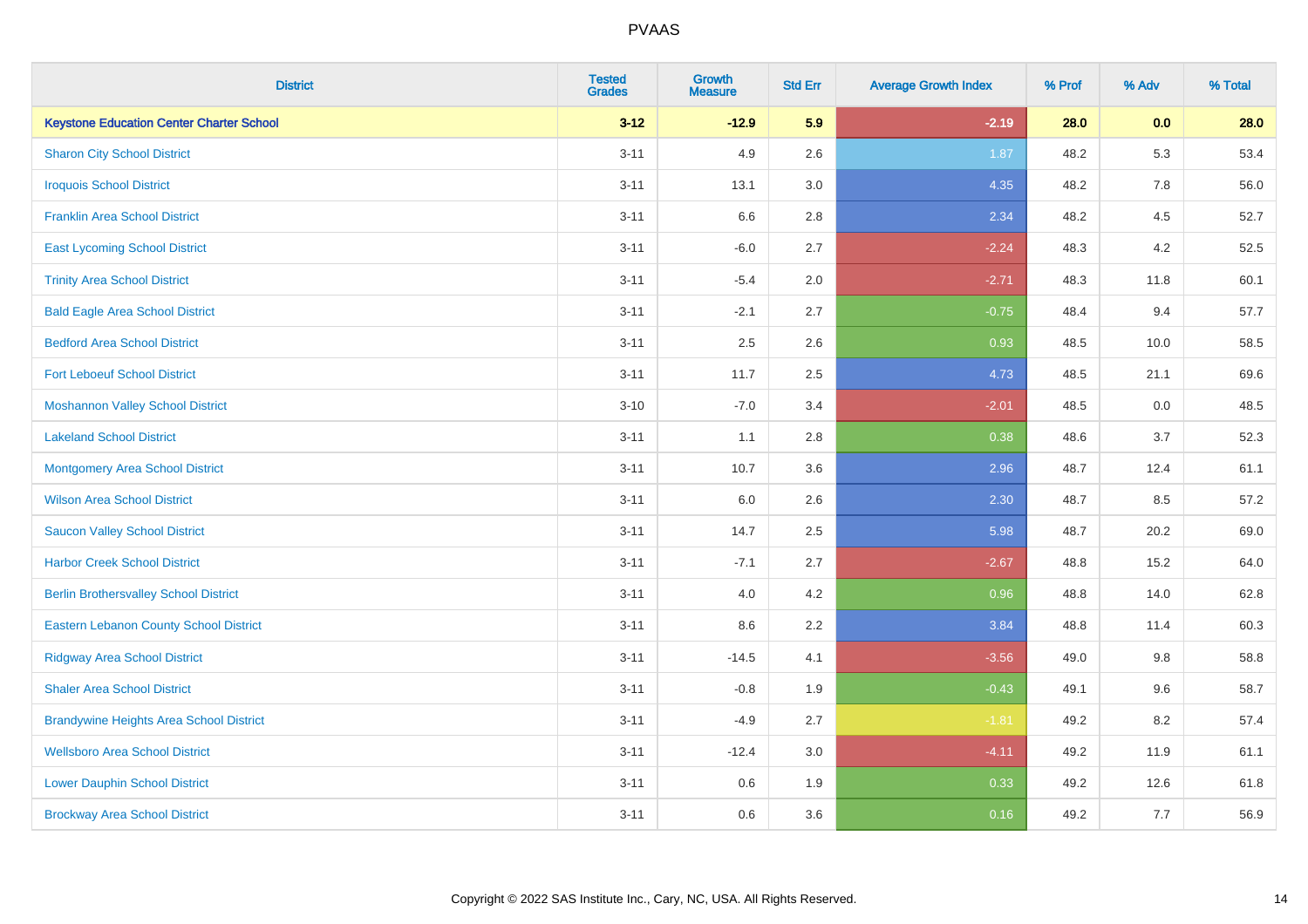| <b>District</b>                                 | <b>Tested</b><br><b>Grades</b> | <b>Growth</b><br><b>Measure</b> | <b>Std Err</b> | <b>Average Growth Index</b> | % Prof | % Adv | % Total |
|-------------------------------------------------|--------------------------------|---------------------------------|----------------|-----------------------------|--------|-------|---------|
| <b>Keystone Education Center Charter School</b> | $3 - 12$                       | $-12.9$                         | 5.9            | $-2.19$                     | 28.0   | 0.0   | 28.0    |
| <b>Whitehall-Coplay School District</b>         | $3 - 11$                       | 6.1                             | 1.8            | 3.45                        | 49.3   | 7.4   | 56.6    |
| <b>Avella Area School District</b>              | $3 - 12$                       | $-0.3$                          | 4.7            | $-0.05$                     | 49.3   | 14.5  | 63.8    |
| <b>Wyoming Valley West School District</b>      | $3 - 11$                       | $-2.2$                          | 2.4            | $-0.91$                     | 49.4   | 3.0   | 52.4    |
| <b>Susquehanna Community School District</b>    | $3 - 11$                       | $-2.8$                          | 4.2            | $-0.66$                     | 49.4   | 6.9   | 56.3    |
| <b>Riverside Beaver County School District</b>  | $3 - 11$                       | $-14.0$                         | 3.0            | $-4.64$                     | 49.4   | 8.8   | 58.2    |
| <b>Mohawk Area School District</b>              | $3 - 11$                       | $-7.5$                          | 3.1            | $-2.45$                     | 49.4   | 11.0  | 60.4    |
| <b>Twin Valley School District</b>              | $3 - 12$                       | $-3.6$                          | 2.1            | $-1.69$                     | 49.6   | 7.1   | 56.8    |
| Schuylkill Haven Area School District           | $3 - 11$                       | $-15.3$                         | 3.1            | $-4.87$                     | 49.7   | 2.4   | 52.1    |
| <b>Moniteau School District</b>                 | $3 - 11$                       | $-11.8$                         | 3.3            | $-3.56$                     | 50.0   | 6.3   | 56.3    |
| <b>Waynesboro Area School District</b>          | $3 - 12$                       | $-6.1$                          | 1.9            | $-3.20$                     | 50.0   | 6.8   | 56.8    |
| <b>Apollo-Ridge School District</b>             | $3 - 12$                       | $-4.7$                          | 3.7            | $-1.24$                     | 50.0   | 10.0  | 60.0    |
| <b>Burgettstown Area School District</b>        | $3 - 11$                       | $-2.1$                          | 3.4            | $-0.62$                     | 50.0   | 1.4   | 51.4    |
| South Side Area School District                 | $3 - 11$                       | $-1.6$                          | 3.3            | $-0.48$                     | 50.0   | 6.8   | 56.8    |
| <b>Elizabethtown Area School District</b>       | $3 - 12$                       | $-0.9$                          | 1.9            | $-0.47$                     | 50.0   | 11.2  | 61.2    |
| <b>Glendale School District</b>                 | $3 - 10$                       | $-0.9$                          | 3.7            | $-0.24$                     | 50.0   | 5.4   | 55.4    |
| Insight PA Cyber Charter School                 | $3 - 11$                       | 0.7                             | 5.7            | 0.12                        | 50.0   | 4.8   | 54.8    |
| <b>Oswayo Valley School District</b>            | $3 - 12$                       | 8.5                             | 5.0            | 1.68                        | 50.0   | 16.7  | 66.7    |
| Pen Argyl Area School District                  | $3 - 12$                       | 9.2                             | 2.7            | 3.46                        | 50.0   | 12.6  | 62.6    |
| <b>Greenwood School District</b>                | $3 - 11$                       | 15.9                            | 3.9            | 4.11                        | 50.0   | 25.0  | 75.0    |
| <b>Great Valley School District</b>             | $3 - 11$                       | 15.0                            | 1.9            | 7.98                        | 50.0   | 35.0  | 85.0    |
| <b>Centennial School District</b>               | $3 - 10$                       | 7.1                             | 1.7            | 4.29                        | 50.1   | 8.7   | 58.9    |
| Ambridge Area School District                   | $3 - 12$                       | 9.1                             | 2.6            | 3.46                        | 50.4   | 10.7  | 61.1    |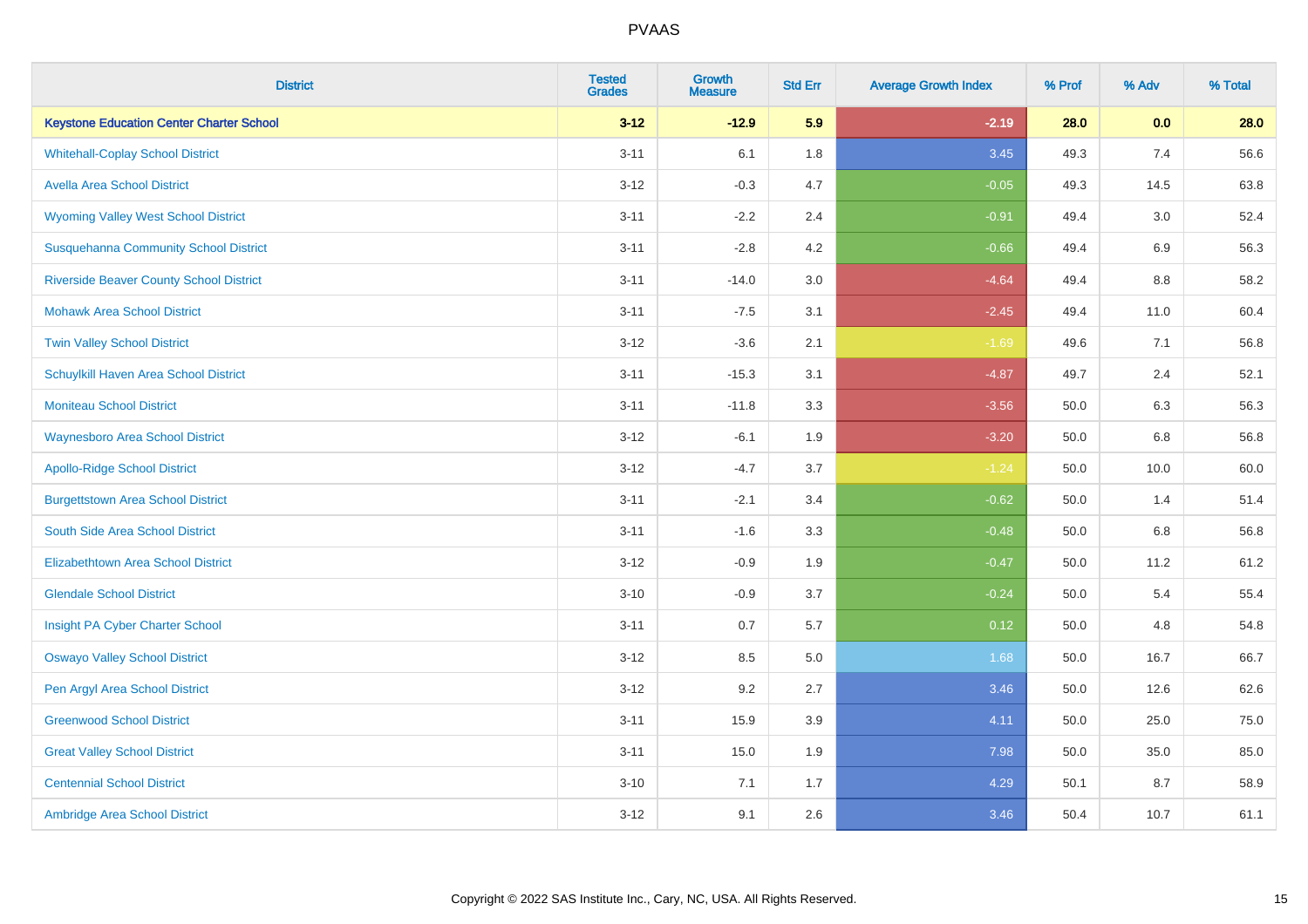| <b>District</b>                                 | <b>Tested</b><br><b>Grades</b> | <b>Growth</b><br><b>Measure</b> | <b>Std Err</b> | <b>Average Growth Index</b> | % Prof | % Adv   | % Total |
|-------------------------------------------------|--------------------------------|---------------------------------|----------------|-----------------------------|--------|---------|---------|
| <b>Keystone Education Center Charter School</b> | $3 - 12$                       | $-12.9$                         | 5.9            | $-2.19$                     | 28.0   | 0.0     | 28.0    |
| Philadelphia Academy Charter School             | $3 - 11$                       | $-8.9$                          | 2.9            | $-3.04$                     | 50.5   | $2.9\,$ | 53.4    |
| <b>Exeter Township School District</b>          | $3 - 11$                       | $-10.4$                         | 1.9            | $-5.44$                     | 50.6   | 2.7     | 53.3    |
| Shenango Area School District                   | $3 - 11$                       | $-2.6$                          | 3.3            | $-0.79$                     | 50.6   | 13.9    | 64.6    |
| <b>Keystone School District</b>                 | $3 - 11$                       | 3.1                             | 3.3            | 0.94                        | 50.6   | 6.5     | 57.1    |
| <b>Steel Valley School District</b>             | $3 - 11$                       | 6.5                             | 3.4            | 1.89                        | 50.7   | 5.6     | 56.3    |
| <b>Cocalico School District</b>                 | $3 - 11$                       | 10.6                            | 2.0            | 5.18                        | 50.8   | 14.1    | 64.8    |
| <b>Yough School District</b>                    | $3 - 10$                       | $-6.6$                          | 2.7            | $-2.43$                     | 50.8   | 4.0     | 54.8    |
| <b>Dubois Area School District</b>              | $3 - 11$                       | $-6.2$                          | 2.0            | $-3.07$                     | 50.9   | 13.4    | 64.3    |
| <b>Cambria Heights School District</b>          | $3 - 10$                       | $-4.1$                          | 3.1            | $-1.32$                     | 51.0   | 6.0     | 57.0    |
| Daniel Boone Area School District               | $3 - 12$                       | 5.7                             | 2.0            | 2.88                        | 51.0   | 11.5    | 62.6    |
| <b>Plum Borough School District</b>             | $3 - 11$                       | $-11.3$                         | 2.2            | $-5.19$                     | 51.1   | 9.0     | 60.1    |
| Northeastern York School District               | $3 - 11$                       | 5.9                             | 2.0            | 3.03                        | 51.1   | 16.6    | 67.6    |
| <b>Lehighton Area School District</b>           | $3 - 11$                       | $-1.6$                          | 2.3            | $-0.70$                     | 51.1   | 5.6     | 56.7    |
| <b>Valley Grove School District</b>             | $3 - 10$                       | $-3.7$                          | 3.7            | $-1.01$                     | 51.2   | 6.1     | 57.3    |
| <b>Millville Area School District</b>           | $3 - 12$                       | $-0.9$                          | 4.7            | $-0.18$                     | 51.4   | 5.4     | 56.8    |
| <b>Central Fulton School District</b>           | $3 - 11$                       | $-0.5$                          | 3.5            | $-0.14$                     | 51.4   | $8.6\,$ | 60.0    |
| <b>Newport School District</b>                  | $3 - 12$                       | 1.4                             | 3.5            | 0.41                        | 51.5   | 10.3    | 61.8    |
| <b>Armstrong School District</b>                | $3 - 11$                       | 2.6                             | 1.7            | 1.53                        | 51.5   | 6.1     | 57.6    |
| Northern Bedford County School District         | $3 - 11$                       | 16.5                            | 3.6            | 4.58                        | 51.7   | 20.0    | 71.7    |
| <b>Elizabeth Forward School District</b>        | $3 - 11$                       | $-8.4$                          | 2.4            | $-3.41$                     | 51.7   | 4.0     | 55.7    |
| <b>Conewago Valley School District</b>          | $3 - 12$                       | $-0.9$                          | 2.0            | $-0.45$                     | 51.7   | 9.6     | 61.3    |
| Millersburg Area School District                | $3 - 11$                       | 6.2                             | 3.8            | 1.63                        | 51.8   | 7.4     | 59.3    |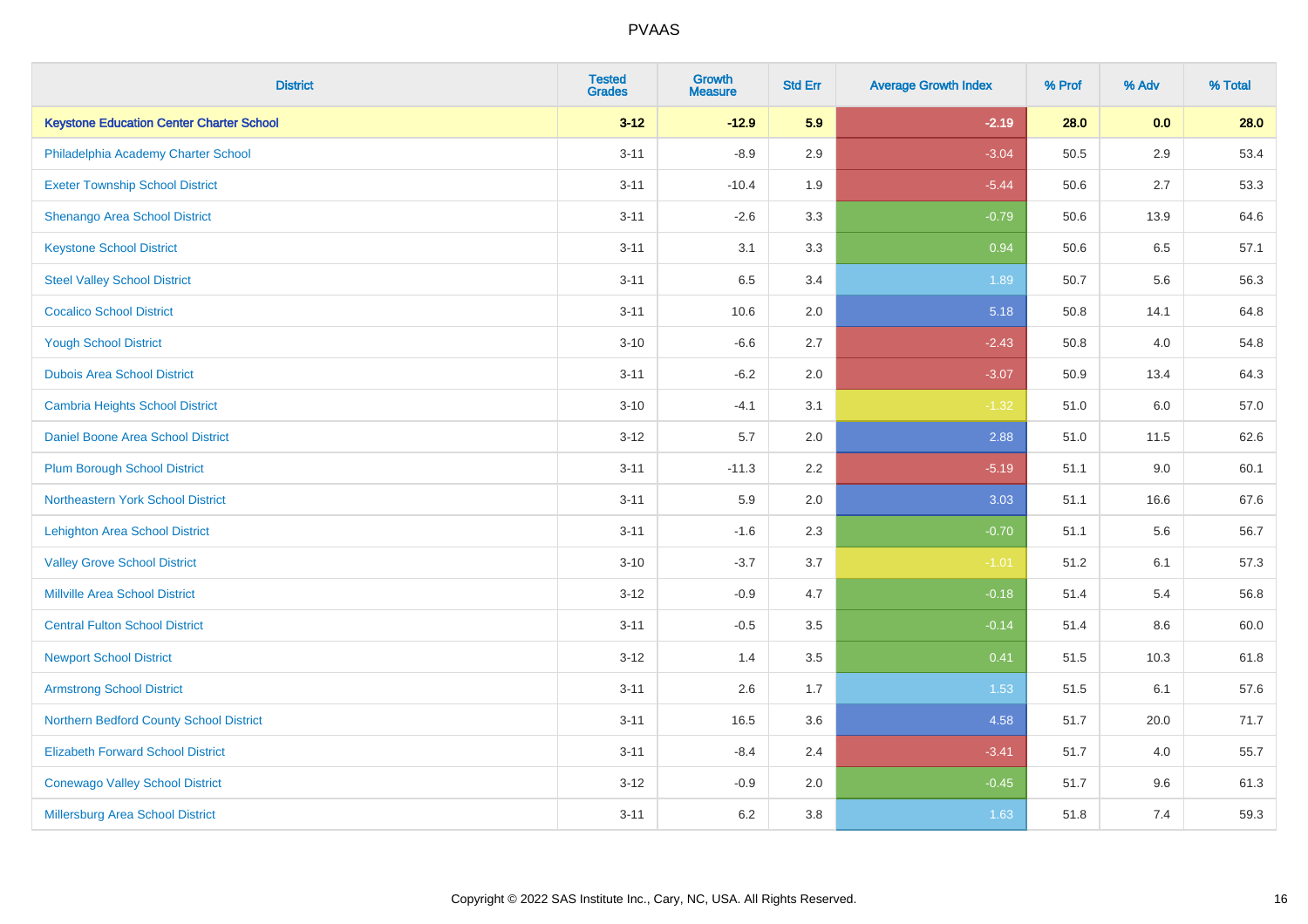| <b>District</b>                                 | <b>Tested</b><br><b>Grades</b> | <b>Growth</b><br><b>Measure</b> | <b>Std Err</b> | <b>Average Growth Index</b> | % Prof | % Adv | % Total |
|-------------------------------------------------|--------------------------------|---------------------------------|----------------|-----------------------------|--------|-------|---------|
| <b>Keystone Education Center Charter School</b> | $3 - 12$                       | $-12.9$                         | 5.9            | $-2.19$                     | 28.0   | 0.0   | 28.0    |
| Penn Manor School District                      | $3 - 11$                       | $-0.4$                          | 1.6            | $-0.25$                     | 51.9   | 12.6  | 64.5    |
| <b>Brentwood Borough School District</b>        | $3 - 11$                       | $-5.3$                          | 3.0            | $-1.72$                     | 52.0   | 6.1   | 58.2    |
| <b>North Pocono School District</b>             | $3 - 11$                       | $-2.3$                          | 3.4            | $-0.68$                     | 52.0   | 16.4  | 68.5    |
| <b>Conrad Weiser Area School District</b>       | $3 - 11$                       | 3.6                             | 2.2            | 1.63                        | 52.1   | 2.1   | 54.2    |
| <b>Reynolds School District</b>                 | $3 - 10$                       | 0.5                             | 3.4            | 0.16                        | 52.1   | 7.0   | 59.2    |
| Octorara Area School District                   | $3 - 11$                       | 9.1                             | 2.4            | 3.82                        | 52.1   | 8.5   | 60.6    |
| <b>Gateway School District</b>                  | $3 - 11$                       | $0.8\,$                         | 2.2            | 0.38                        | 52.1   | 13.8  | 65.9    |
| <b>Dover Area School District</b>               | $3 - 12$                       | 6.0                             | 2.1            | 2.94                        | 52.2   | 6.0   | 58.2    |
| <b>Sayre Area School District</b>               | $3 - 11$                       | 11.2                            | 3.5            | 3.20                        | 52.2   | 7.5   | 59.7    |
| <b>Hanover Public School District</b>           | $3 - 11$                       | 5.2                             | 2.8            | 1.83                        | 52.2   | 14.4  | 66.7    |
| <b>Wayne Highlands School District</b>          | $3 - 11$                       | 7.8                             | 2.4            | 3.23                        | 52.3   | 13.1  | 65.4    |
| Northampton Area School District                | $3 - 11$                       | $4.0\,$                         | 1.6            | 2.51                        | 52.3   | 10.8  | 63.1    |
| <b>Kennett Consolidated School District</b>     | $3 - 11$                       | 4.8                             | 1.8            | 2.61                        | 52.5   | 10.7  | 63.2    |
| <b>Wilson School District</b>                   | $3 - 12$                       | 8.8                             | 1.5            | 5.96                        | 52.6   | 14.6  | 67.2    |
| <b>Mount Pleasant Area School District</b>      | $3 - 11$                       | $-5.0$                          | 2.6            | $-1.93$                     | 52.6   | 0.0   | 52.6    |
| <b>Old Forge School District</b>                | $3 - 12$                       | $-5.9$                          | 3.4            | $-1.73$                     | 52.9   | 7.1   | 60.0    |
| <b>Line Mountain School District</b>            | $3 - 11$                       | 4.1                             | 3.2            | 1.27                        | 52.9   | 9.2   | 62.1    |
| <b>Haverford Township School District</b>       | $3 - 11$                       | $8.0\,$                         | 1.5            | 5.27                        | 53.0   | 25.5  | 78.6    |
| <b>Allegheny Valley School District</b>         | $3 - 11$                       | 8.5                             | 3.9            | 2.17                        | 53.1   | 12.2  | 65.3    |
| South Butler County School District             | $3 - 10$                       | 3.9                             | 2.5            | 1.54                        | 53.1   | 16.6  | 69.7    |
| <b>Karns City Area School District</b>          | $3 - 11$                       | $-6.0$                          | 2.9            | $-2.03$                     | 53.1   | 8.3   | 61.5    |
| <b>Shippensburg Area School District</b>        | $3 - 11$                       | 9.3                             | 1.9            | 4.84                        | 53.1   | 10.2  | 63.3    |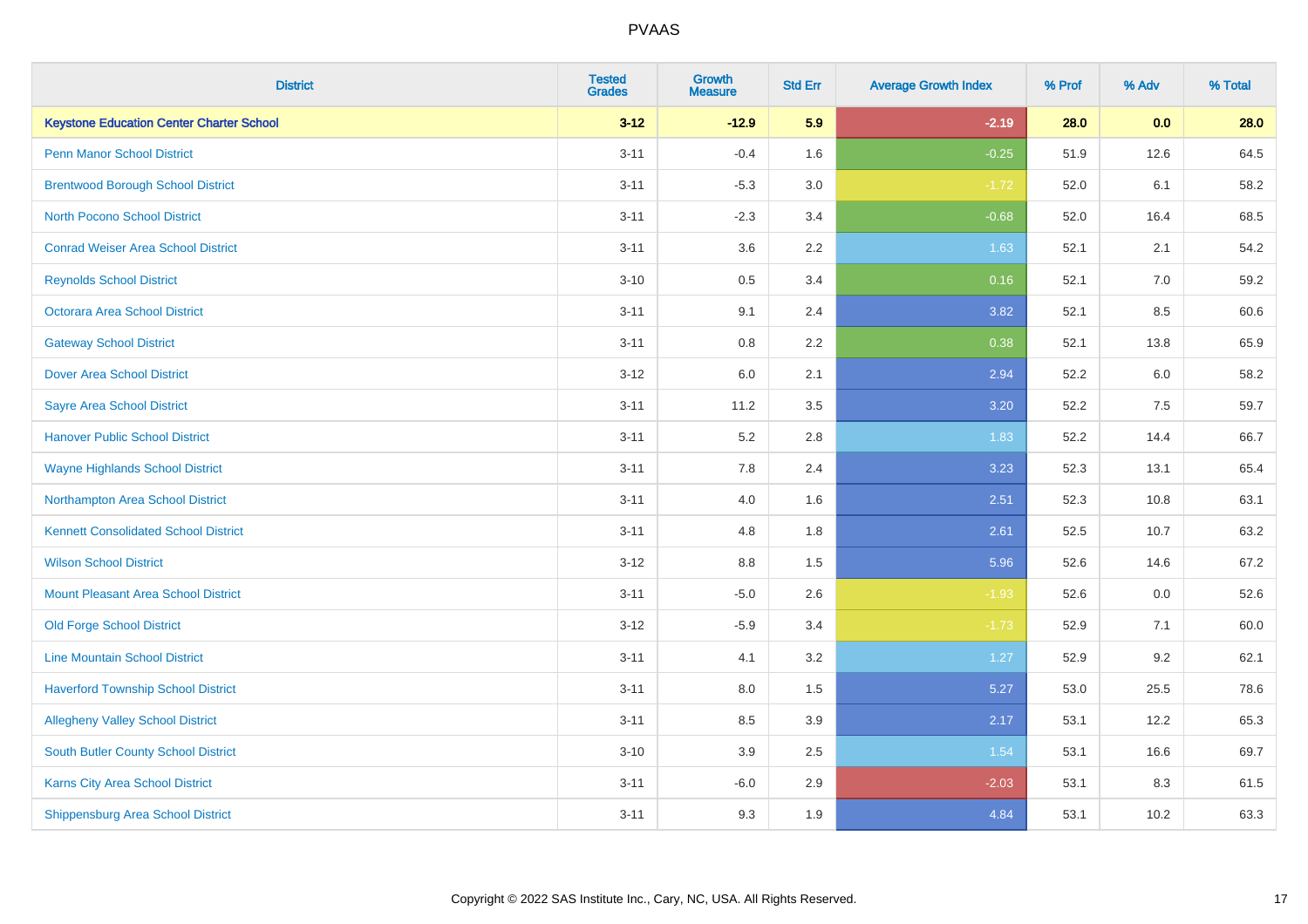| <b>District</b>                                 | <b>Tested</b><br><b>Grades</b> | <b>Growth</b><br><b>Measure</b> | <b>Std Err</b> | <b>Average Growth Index</b> | % Prof | % Adv | % Total |
|-------------------------------------------------|--------------------------------|---------------------------------|----------------|-----------------------------|--------|-------|---------|
| <b>Keystone Education Center Charter School</b> | $3 - 12$                       | $-12.9$                         | 5.9            | $-2.19$                     | 28.0   | 0.0   | 28.0    |
| <b>Manheim Township School District</b>         | $3 - 12$                       | $-0.9$                          | 1.6            | $-0.58$                     | 53.2   | 15.5  | 68.7    |
| <b>Manheim Central School District</b>          | $3 - 11$                       | 2.1                             | 2.1            | 1.01                        | 53.2   | 11.6  | 64.8    |
| <b>Keystone Oaks School District</b>            | $3 - 11$                       | $5.5\,$                         | 2.6            | 2.07                        | 53.2   | 12.1  | 65.4    |
| <b>Central Dauphin School District</b>          | $3 - 11$                       | 4.4                             | 1.3            | 3.32                        | 53.3   | 7.4   | 60.7    |
| Northwestern Lehigh School District             | $3 - 11$                       | 2.2                             | 2.3            | 0.93                        | 53.3   | 9.7   | 63.0    |
| Allegheny-Clarion Valley School District        | $3 - 10$                       | 7.8                             | 4.7            | 1.65                        | 53.3   | 3.3   | 56.7    |
| <b>Northgate School District</b>                | $3 - 11$                       | 6.3                             | 3.6            | 1.73                        | 53.3   | 16.7  | 70.0    |
| <b>Greenville Area School District</b>          | $3 - 11$                       | 0.7                             | 2.9            | 0.26                        | 53.4   | 6.9   | 60.3    |
| <b>York Suburban School District</b>            | $3 - 11$                       | 10.1                            | 2.1            | 4.91                        | 53.5   | 27.8  | 81.3    |
| <b>Hempfield Area School District</b>           | $3 - 12$                       | 4.6                             | 1.6            | 2.86                        | 53.5   | 20.1  | 73.6    |
| <b>South Park School District</b>               | $3 - 11$                       | $-11.3$                         | 2.7            | $-4.23$                     | 53.5   | 13.7  | 67.3    |
| <b>Fleetwood Area School District</b>           | $3 - 10$                       | 12.2                            | 2.2            | 5.68                        | 53.5   | 11.6  | 65.2    |
| <b>Camp Hill School District</b>                | $3 - 12$                       | 2.3                             | 3.0            | 0.78                        | 53.6   | 17.5  | 71.1    |
| <b>Valley View School District</b>              | $3 - 11$                       | 18.1                            | 2.4            | 7.42                        | 53.7   | 14.7  | 68.4    |
| <b>Central Columbia School District</b>         | $3 - 12$                       | $-4.8$                          | 2.6            | $-1.86$                     | 53.7   | 14.8  | 68.5    |
| <b>Perkiomen Valley School District</b>         | $3 - 11$                       | $-3.5$                          | 1.6            | $-2.18$                     | 53.8   | 13.4  | 67.2    |
| <b>Palisades School District</b>                | $3 - 11$                       | $-8.7$                          | 2.8            | $-3.06$                     | 53.8   | 6.7   | 60.5    |
| <b>Conemaugh Township Area School District</b>  | $3 - 12$                       | $-3.7$                          | 3.4            | $-1.09$                     | 53.8   | 17.6  | 71.4    |
| <b>Wyoming Area School District</b>             | $3 - 10$                       | $-1.3$                          | 2.6            | $-0.50$                     | 53.8   | 10.8  | 64.6    |
| <b>West York Area School District</b>           | $3 - 12$                       | 3.2                             | 2.3            | 1.38                        | 53.8   | 4.4   | 58.2    |
| <b>Girard School District</b>                   | $3 - 11$                       | $-0.6$                          | 2.7            | $-0.22$                     | 53.9   | 15.6  | 69.6    |
| <b>Hampton Township School District</b>         | $3 - 11$                       | 5.1                             | 2.2            | 2.35                        | 54.0   | 28.2  | 82.2    |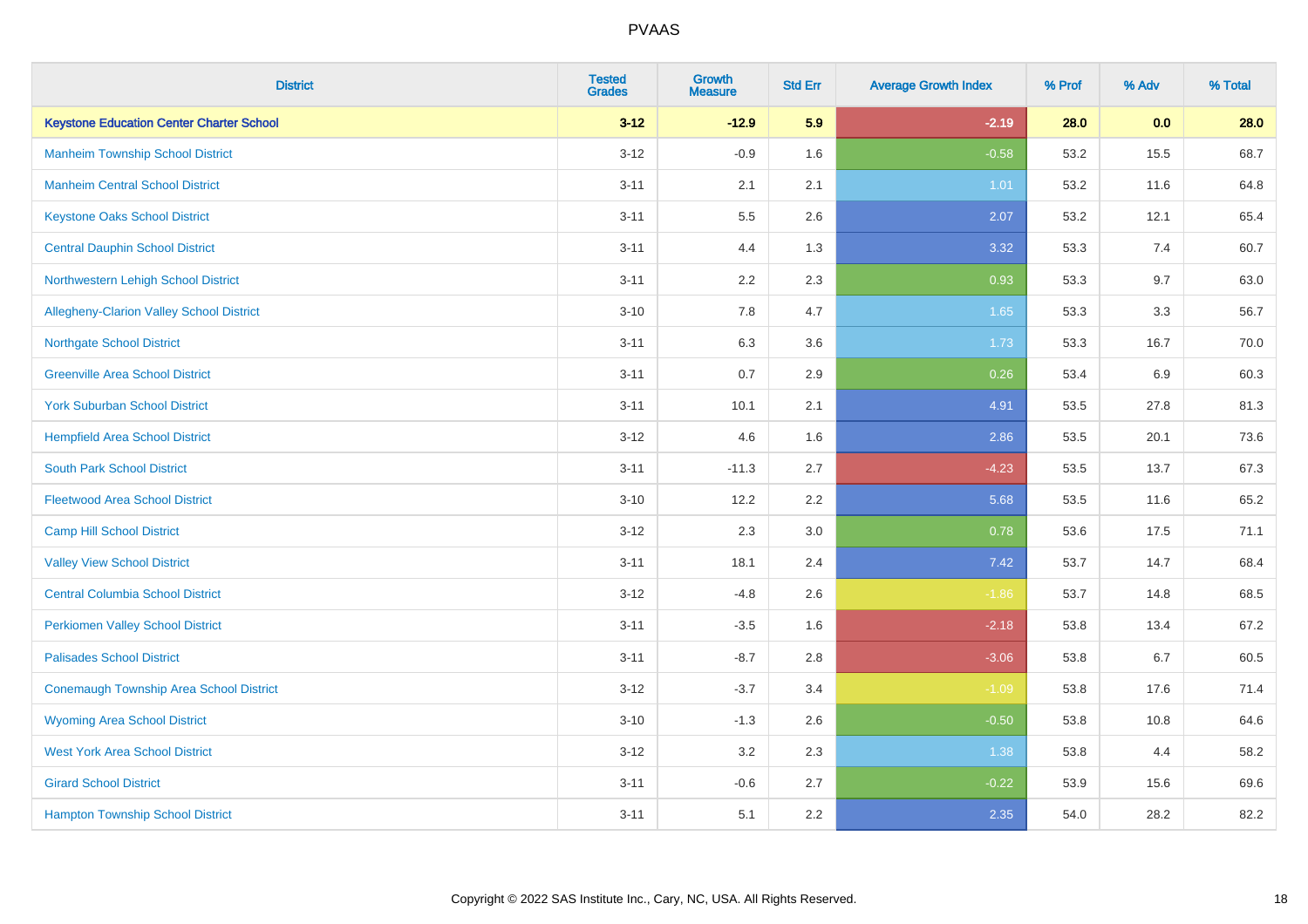| <b>District</b>                                 | <b>Tested</b><br><b>Grades</b> | <b>Growth</b><br><b>Measure</b> | <b>Std Err</b> | <b>Average Growth Index</b> | % Prof | % Adv   | % Total |
|-------------------------------------------------|--------------------------------|---------------------------------|----------------|-----------------------------|--------|---------|---------|
| <b>Keystone Education Center Charter School</b> | $3 - 12$                       | $-12.9$                         | 5.9            | $-2.19$                     | 28.0   | 0.0     | 28.0    |
| Northern Tioga School District                  | $3 - 12$                       | $-7.5$                          | 2.8            | $-2.64$                     | 54.0   | $1.2\,$ | 55.2    |
| <b>Carlisle Area School District</b>            | $3 - 11$                       | $-5.3$                          | 1.9            | $-2.81$                     | 54.0   | 6.3     | 60.3    |
| Johnsonburg Area School District                | $3 - 11$                       | $-14.1$                         | 3.9            | $-3.62$                     | 54.0   | 4.6     | 58.6    |
| <b>Ellwood City Area School District</b>        | $3 - 11$                       | $-4.2$                          | 3.2            | $-1.29$                     | 54.1   | 14.1    | 68.2    |
| <b>Central Greene School District</b>           | $3 - 11$                       | $-1.6$                          | 2.8            | $-0.55$                     | 54.2   | 2.8     | 57.0    |
| <b>West Shore School District</b>               | $3 - 12$                       | 5.0                             | 1.4            | 3.59                        | 54.2   | 9.4     | 63.6    |
| <b>Loyalsock Township School District</b>       | $3 - 12$                       | 4.2                             | 2.8            | 1.47                        | 54.3   | 2.1     | 56.4    |
| <b>Albert Gallatin Area School District</b>     | $3 - 11$                       | $-0.8$                          | 2.4            | $-0.32$                     | 54.5   | 10.0    | 64.6    |
| <b>Wyalusing Area School District</b>           | $3 - 12$                       | 8.8                             | 3.3            | 2.68                        | 54.6   | 11.7    | 66.2    |
| Jenkintown School District                      | $3 - 11$                       | 12.5                            | 4.4            | 2.84                        | 54.6   | 29.6    | 84.1    |
| <b>Ephrata Area School District</b>             | $3 - 11$                       | 5.6                             | 1.8            | 3.12                        | 54.7   | 9.5     | 64.2    |
| <b>Chartiers Valley School District</b>         | $3 - 11$                       | $-1.7$                          | 2.0            | $-0.81$                     | 54.7   | 8.4     | 63.1    |
| <b>Derry Township School District</b>           | $3 - 10$                       | 12.8                            | 2.0            | 6.39                        | 54.8   | 25.8    | 80.6    |
| <b>Rose Tree Media School District</b>          | $3 - 10$                       | $-25.6$                         | 2.4            | $-10.76$                    | 54.8   | 6.4     | 61.2    |
| <b>South Eastern School District</b>            | $3 - 11$                       | 0.9                             | 2.4            | 0.39                        | 54.8   | 6.6     | 61.4    |
| <b>Dallas School District</b>                   | $3 - 11$                       | $-2.5$                          | 2.2            | $-1.12$                     | 54.9   | 7.6     | 62.4    |
| Southern Columbia Area School District          | $3 - 11$                       | $-14.6$                         | 3.0            | $-4.92$                     | 55.0   | 4.0     | 59.0    |
| <b>Punxsutawney Area School District</b>        | $3 - 11$                       | 4.2                             | 2.9            | 1.45                        | 55.0   | 5.5     | 60.6    |
| <b>Bellwood-Antis School District</b>           | $3 - 10$                       | $-1.2$                          | 3.2            | $-0.39$                     | 55.1   | 10.1    | 65.2    |
| <b>Southern York County School District</b>     | $3 - 11$                       | 14.2                            | 2.1            | 6.91                        | 55.1   | 18.1    | 73.1    |
| Lampeter-Strasburg School District              | $3 - 12$                       | $-8.6$                          | 2.0            | $-4.33$                     | 55.1   | $9.8\,$ | 64.8    |
| <b>Schuylkill Valley School District</b>        | $3 - 11$                       | 1.4                             | 2.5            | 0.56                        | 55.1   | 10.2    | 65.3    |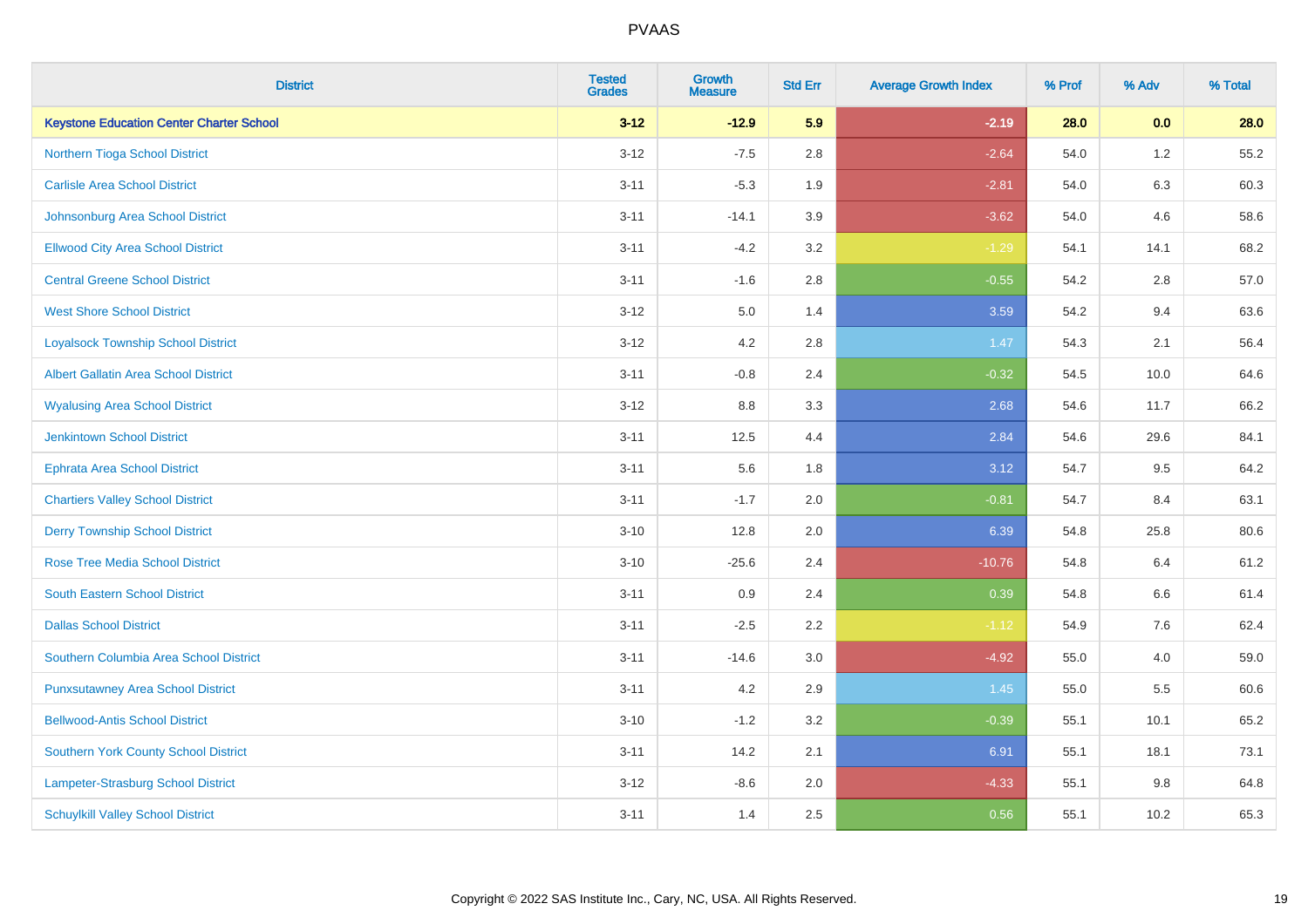| <b>District</b>                                 | <b>Tested</b><br><b>Grades</b> | <b>Growth</b><br><b>Measure</b> | <b>Std Err</b> | <b>Average Growth Index</b> | % Prof | % Adv | % Total |
|-------------------------------------------------|--------------------------------|---------------------------------|----------------|-----------------------------|--------|-------|---------|
| <b>Keystone Education Center Charter School</b> | $3 - 12$                       | $-12.9$                         | 5.9            | $-2.19$                     | 28.0   | 0.0   | 28.0    |
| <b>Wilmington Area School District</b>          | $3 - 11$                       | 7.5                             | $3.0\,$        | 2.48                        | 55.1   | 5.1   | 60.2    |
| <b>Spring Grove Area School District</b>        | $3 - 11$                       | 5.6                             | 2.1            | 2.68                        | 55.1   | 15.0  | 70.1    |
| <b>Quaker Valley School District</b>            | $3 - 11$                       | $-2.8$                          | 2.6            | $-1.08$                     | 55.2   | 13.2  | 68.4    |
| <b>Fort Cherry School District</b>              | $3 - 10$                       | $-5.9$                          | 3.8            | $-1.56$                     | 55.2   | 5.2   | 60.3    |
| <b>York Academy Regional Charter School</b>     | $3 - 11$                       | 9.0                             | 5.0            | 1.79                        | 55.2   | 0.0   | 55.2    |
| <b>Littlestown Area School District</b>         | $3 - 11$                       | 11.4                            | 2.5            | 4.62                        | 55.2   | 10.4  | 65.6    |
| <b>Boyertown Area School District</b>           | $3 - 11$                       | $-4.7$                          | 1.5            | $-3.17$                     | 55.2   | 11.3  | 66.5    |
| <b>Brookville Area School District</b>          | $3 - 11$                       | 6.9                             | 3.0            | 2.30                        | 55.2   | 15.6  | 70.8    |
| <b>Sharpsville Area School District</b>         | $3 - 11$                       | $-1.4$                          | 3.5            | $-0.40$                     | 55.2   | 13.4  | 68.7    |
| <b>Delaware Valley School District</b>          | $3 - 11$                       | 12.6                            | 1.8            | 6.93                        | 55.2   | 16.2  | 71.4    |
| <b>Upper Adams School District</b>              | $3 - 11$                       | 1.3                             | 2.9            | 0.47                        | 55.2   | 8.6   | 63.8    |
| Lake-Lehman School District                     | $3 - 11$                       | 10.8                            | 2.7            | 3.93                        | 55.3   | 7.9   | 63.2    |
| <b>Kutztown Area School District</b>            | $3 - 12$                       | $-0.2$                          | 3.2            | $-0.05$                     | 55.4   | 13.3  | 68.7    |
| <b>Windber Area School District</b>             | $3 - 11$                       | $-7.2$                          | 3.2            | $-2.24$                     | 55.4   | 7.2   | 62.6    |
| Pennsylvania Leadership Charter School          | $3 - 11$                       | 4.6                             | 2.2            | 2.13                        | 55.4   | 11.2  | 66.7    |
| <b>Greater Latrobe School District</b>          | $3 - 11$                       | 0.6                             | 1.9            | 0.31                        | 55.5   | 14.1  | 69.5    |
| <b>Central York School District</b>             | $3 - 12$                       | 12.3                            | 1.7            | 7.20                        | 55.5   | 11.5  | 67.0    |
| <b>Millcreek Township School District</b>       | $3 - 11$                       | 3.1                             | $1.5$          | 2.06                        | 55.6   | 14.2  | 69.7    |
| <b>Belle Vernon Area School District</b>        | $3 - 11$                       | 6.5                             | 2.6            | 2.44                        | 55.6   | 11.1  | 66.7    |
| <b>Lower Merion School District</b>             | $3 - 11$                       | 19.0                            | 1.3            | 14.93                       | 55.6   | 29.9  | 85.5    |
| West Jefferson Hills School District            | $3 - 11$                       | 1.8                             | 2.1            | 0.88                        | 55.7   | 20.8  | 76.4    |
| <b>Wyomissing Area School District</b>          | $3 - 12$                       | 0.8                             | 2.6            | 0.33                        | 55.7   | 17.6  | 73.3    |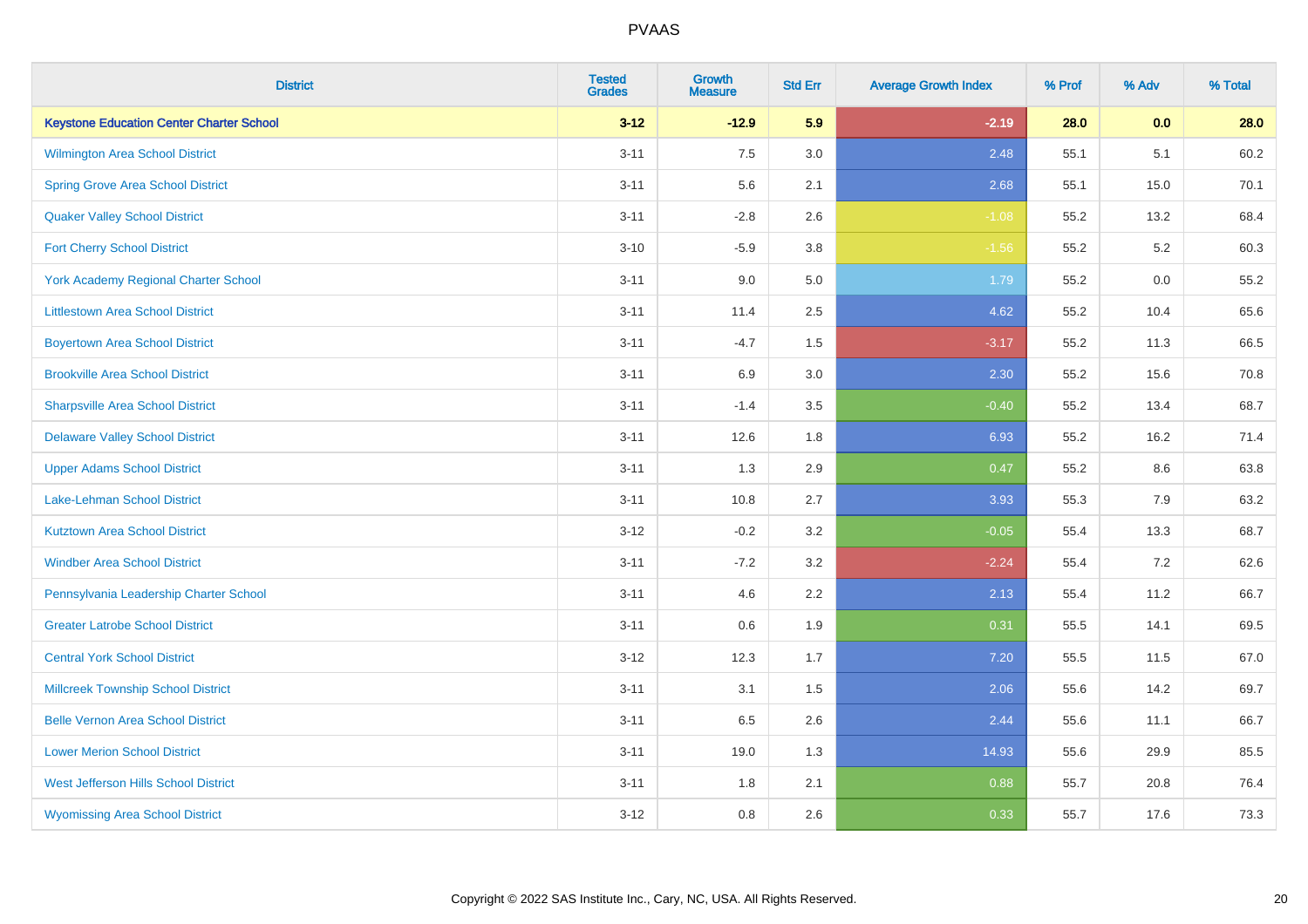| <b>District</b>                                 | <b>Tested</b><br><b>Grades</b> | <b>Growth</b><br><b>Measure</b> | <b>Std Err</b> | <b>Average Growth Index</b> | % Prof | % Adv   | % Total |
|-------------------------------------------------|--------------------------------|---------------------------------|----------------|-----------------------------|--------|---------|---------|
| <b>Keystone Education Center Charter School</b> | $3 - 12$                       | $-12.9$                         | 5.9            | $-2.19$                     | 28.0   | 0.0     | 28.0    |
| <b>Charleroi School District</b>                | $3 - 11$                       | $-2.6$                          | 3.0            | $-0.86$                     | 55.7   | 7.4     | 63.1    |
| <b>Coudersport Area School District</b>         | $3 - 11$                       | 7.7                             | 3.7            | 2.06                        | 55.7   | 8.2     | 63.9    |
| <b>East Penn School District</b>                | $3 - 11$                       | 4.1                             | 1.3            | 3.27                        | 55.8   | 11.5    | 67.3    |
| <b>North Penn School District</b>               | $3 - 11$                       | 9.1                             | 1.1            | 8.36                        | 55.8   | 17.0    | 72.8    |
| <b>Blackhawk School District</b>                | $3 - 11$                       | 4.7                             | 2.3            | 2.01                        | 55.8   | 8.8     | 64.6    |
| <b>Bloomsburg Area School District</b>          | $3 - 10$                       | 0.7                             | 3.0            | 0.23                        | 55.9   | 11.8    | 67.6    |
| <b>Dallastown Area School District</b>          | $3 - 11$                       | 13.5                            | 1.5            | 8.84                        | 56.0   | 17.9    | 73.8    |
| <b>Mercer Area School District</b>              | $3 - 11$                       | $-0.2$                          | 3.3            | $-0.06$                     | 56.0   | 8.0     | 64.0    |
| <b>Abington School District</b>                 | $3 - 10$                       | $-11.5$                         | 1.9            | $-6.00$                     | 56.2   | 11.6    | 67.8    |
| <b>Slippery Rock Area School District</b>       | $3 - 11$                       | $-6.3$                          | 2.5            | $-2.51$                     | 56.2   | 9.5     | 65.7    |
| <b>Otto-Eldred School District</b>              | $3 - 11$                       | $-0.7$                          | 4.2            | $-0.15$                     | 56.2   | 6.2     | 62.5    |
| <b>Central Cambria School District</b>          | $3 - 11$                       | 3.0                             | 2.5            | 1.17                        | 56.2   | 9.7     | 66.0    |
| <b>Avon Grove School District</b>               | $3 - 10$                       | 10.0                            | 1.6            | 6.26                        | 56.3   | 18.6    | 74.9    |
| <b>Eastern York School District</b>             | $3 - 11$                       | 9.6                             | 2.6            | 3.71                        | 56.3   | 12.6    | 68.9    |
| Palmyra Area School District                    | $3 - 11$                       | 5.6                             | 1.9            | 2.96                        | 56.4   | 15.6    | 72.0    |
| <b>Bermudian Springs School District</b>        | $3 - 11$                       | $-5.5$                          | 2.9            | $-1.94$                     | 56.4   | $6.8\,$ | 63.2    |
| Pennsylvania Virtual Charter School             | $3 - 11$                       | 11.8                            | 3.5            | 3.37                        | 56.5   | 11.1    | 67.6    |
| <b>Quakertown Community School District</b>     | $3 - 12$                       | $-4.4$                          | 1.6            | $-2.70$                     | 56.5   | 10.0    | 66.6    |
| <b>Western Beaver County School District</b>    | $3 - 11$                       | $-7.8$                          | $4.2\,$        | $-1.87$                     | 56.5   | 6.5     | 63.0    |
| Fox Chapel Area School District                 | $3 - 11$                       | 9.8                             | 1.8            | 5.36                        | 56.6   | 28.6    | 85.2    |
| <b>Carbondale Area School District</b>          | $3 - 10$                       | 7.4                             | 3.3            | 2.25                        | 56.6   | 2.6     | 59.2    |
| <b>West Perry School District</b>               | $3 - 11$                       | 12.5                            | 2.5            | 4.99                        | 56.6   | 8.4     | 65.0    |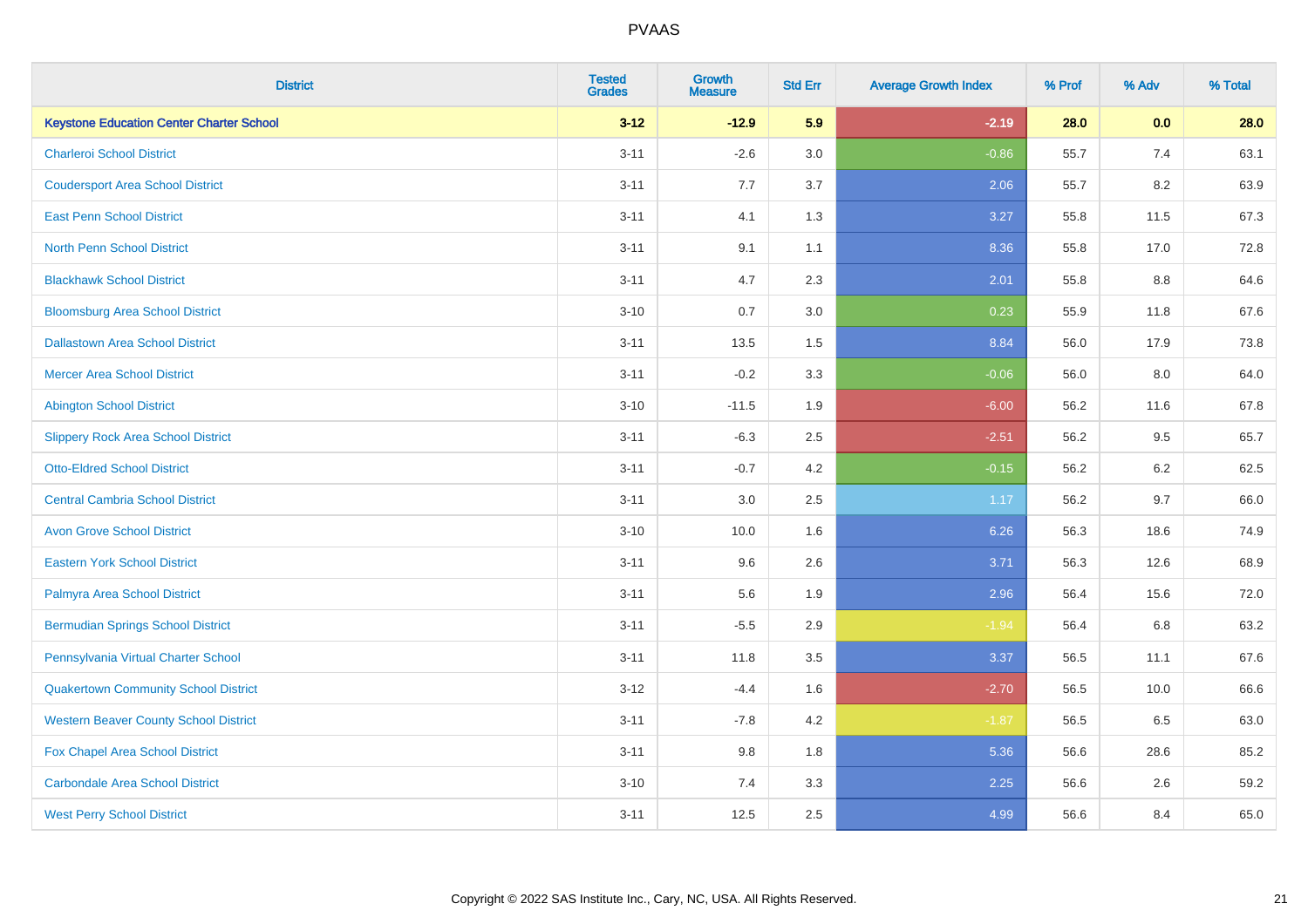| <b>District</b>                                 | <b>Tested</b><br><b>Grades</b> | <b>Growth</b><br><b>Measure</b> | <b>Std Err</b> | <b>Average Growth Index</b> | % Prof | % Adv   | % Total |
|-------------------------------------------------|--------------------------------|---------------------------------|----------------|-----------------------------|--------|---------|---------|
| <b>Keystone Education Center Charter School</b> | $3 - 12$                       | $-12.9$                         | 5.9            | $-2.19$                     | 28.0   | 0.0     | 28.0    |
| 21st Century Cyber Charter School               | $6 - 12$                       | 5.7                             | 2.3            | 2.50                        | 56.7   | $8.3\,$ | 65.0    |
| <b>Southmoreland School District</b>            | $3 - 11$                       | $-8.3$                          | 3.6            | $-2.32$                     | 56.8   | 7.2     | 64.0    |
| Selinsgrove Area School District                | $3 - 12$                       | 8.3                             | 2.3            | 3.54                        | 56.8   | 10.0    | 66.8    |
| <b>Clarion-Limestone Area School District</b>   | $3 - 12$                       | $-2.5$                          | 4.1            | $-0.60$                     | 56.8   | 6.8     | 63.6    |
| <b>Central Valley School District</b>           | $3 - 10$                       | 4.8                             | 2.4            | 1.98                        | 56.9   | 9.0     | 65.9    |
| Owen J Roberts School District                  | $3 - 11$                       | $-12.3$                         | 1.6            | $-7.61$                     | 57.0   | 11.9    | 69.0    |
| <b>Lewisburg Area School District</b>           | $3 - 11$                       | $-2.7$                          | 2.6            | $-1.03$                     | 57.0   | 18.5    | 75.6    |
| Saint Marys Area School District                | $3 - 11$                       | 7.8                             | 2.6            | 3.04                        | 57.0   | 8.2     | 65.2    |
| <b>Hollidaysburg Area School District</b>       | $3 - 11$                       | 6.0                             | 2.1            | 2.88                        | 57.1   | 12.3    | 69.4    |
| <b>Mechanicsburg Area School District</b>       | $3 - 11$                       | 5.9                             | 1.8            | 3.29                        | 57.2   | 13.7    | 70.9    |
| <b>Seneca Valley School District</b>            | $3 - 11$                       | $-1.4$                          | 1.4            | $-0.99$                     | 57.2   | 11.4    | 68.6    |
| <b>Fairview School District</b>                 | $3 - 11$                       | 3.4                             | 2.6            | 1.32                        | 57.2   | 17.6    | 74.8    |
| <b>Pleasant Valley School District</b>          | $3 - 11$                       | 3.1                             | 2.0            | 1.57                        | 57.2   | 5.5     | 62.8    |
| <b>Danville Area School District</b>            | $3 - 11$                       | 0.4                             | 2.6            | 0.15                        | 57.4   | 18.4    | 75.7    |
| <b>Northern York County School District</b>     | $3 - 11$                       | 15.6                            | 2.0            | 7.98                        | 57.4   | 11.5    | 68.8    |
| <b>Kiski Area School District</b>               | $3 - 11$                       | $-3.7$                          | 2.0            | $-1.86$                     | 57.4   | 10.4    | 67.8    |
| <b>Crestwood School District</b>                | $3 - 11$                       | $-0.4$                          | 2.4            | $-0.17$                     | 57.4   | 17.0    | 74.4    |
| <b>Beaver Area School District</b>              | $3 - 10$                       | 4.7                             | 2.4            | 1.94                        | 57.4   | 16.8    | 74.2    |
| <b>Palmerton Area School District</b>           | $3 - 11$                       | $-1.2$                          | 3.0            | $-0.39$                     | 57.4   | 5.0     | 62.4    |
| <b>Hermitage School District</b>                | $3 - 12$                       | 3.8                             | 2.4            | 1.60                        | 57.5   | 9.3     | 66.8    |
| <b>Freeport Area School District</b>            | $3 - 10$                       | 9.7                             | 2.5            | 3.91                        | 57.5   | 17.8    | 75.3    |
| <b>Marple Newtown School District</b>           | $3 - 11$                       | 2.0                             | 2.4            | 0.81                        | 57.6   | 12.8    | 70.4    |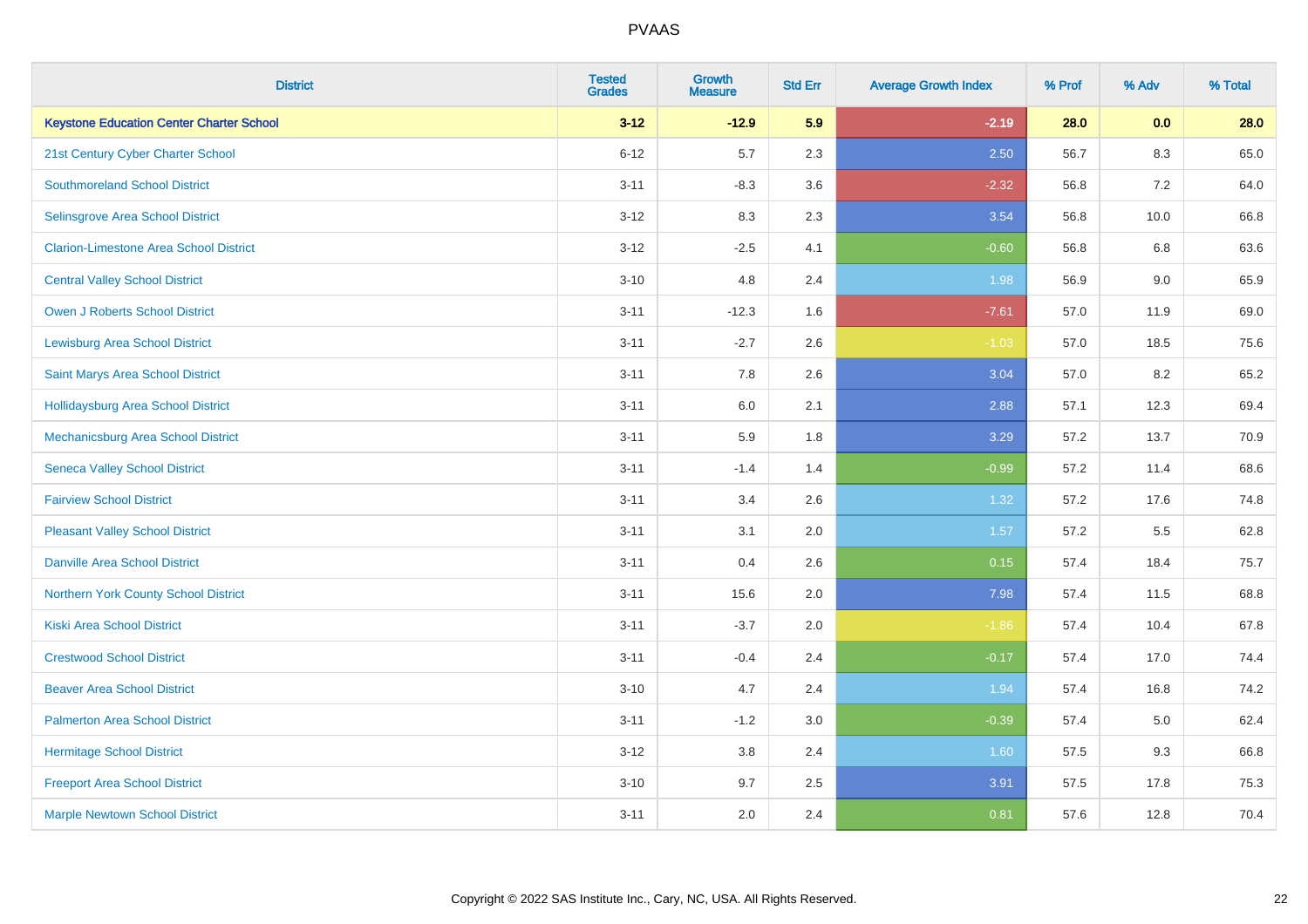| <b>District</b>                                 | <b>Tested</b><br><b>Grades</b> | <b>Growth</b><br><b>Measure</b> | <b>Std Err</b> | <b>Average Growth Index</b> | % Prof | % Adv | % Total |
|-------------------------------------------------|--------------------------------|---------------------------------|----------------|-----------------------------|--------|-------|---------|
| <b>Keystone Education Center Charter School</b> | $3 - 12$                       | $-12.9$                         | 5.9            | $-2.19$                     | 28.0   | 0.0   | 28.0    |
| <b>Southeastern Greene School District</b>      | $3 - 10$                       | 3.3                             | 4.6            | 0.72                        | 57.6   | 6.1   | 63.6    |
| <b>Mcguffey School District</b>                 | $3 - 11$                       | 2.1                             | 2.6            | 0.81                        | 57.7   | 3.1   | 60.8    |
| <b>Upper Perkiomen School District</b>          | $3 - 11$                       | 22.1                            | 2.1            | 10.74                       | 57.7   | 13.2  | 70.9    |
| <b>Mountain View School District</b>            | $3 - 11$                       | 20.9                            | 3.5            | 5.91                        | 57.8   | 20.3  | 78.1    |
| <b>Fairfield Area School District</b>           | $3 - 11$                       | $-5.6$                          | 3.4            | $-1.66$                     | 57.9   | 4.0   | 61.8    |
| <b>Riverview School District</b>                | $3 - 11$                       | $-4.6$                          | 3.8            | $-1.20$                     | 57.9   | 15.8  | 73.7    |
| <b>Upper Moreland Township School District</b>  | $3 - 11$                       | $-5.0$                          | 2.2            | $-2.31$                     | 57.9   | 4.0   | 61.9    |
| <b>Mars Area School District</b>                | $3 - 10$                       | 5.7                             | 2.1            | 2.75                        | 57.9   | 18.2  | 76.1    |
| <b>Midd-West School District</b>                | $3 - 11$                       | 10.3                            | 2.7            | 3.80                        | 58.0   | 13.4  | 71.4    |
| <b>State College Area School District</b>       | $3 - 11$                       | 20.5                            | 1.4            | 14.33                       | 58.0   | 25.9  | 84.0    |
| <b>Parkland School District</b>                 | $3 - 11$                       | 5.3                             | 1.2            | 4.30                        | 58.0   | 22.3  | 80.4    |
| <b>Hempfield School District</b>                | $3 - 11$                       | 0.1                             | 1.4            | 0.08                        | 58.2   | 9.9   | 68.2    |
| <b>Abington Heights School District</b>         | $3 - 11$                       | 13.5                            | 2.2            | 6.27                        | 58.3   | 16.2  | 74.5    |
| <b>Wissahickon School District</b>              | $3 - 10$                       | 12.5                            | 1.8            | 6.85                        | 58.3   | 22.4  | 80.7    |
| <b>Commodore Perry School District</b>          | $3 - 11$                       | 3.2                             | 5.5            | 0.58                        | 58.3   | 0.0   | 58.3    |
| <b>Hopewell Area School District</b>            | $3 - 11$                       | 2.6                             | 2.7            | 0.97                        | 58.4   | 4.0   | 62.4    |
| <b>Norwin School District</b>                   | $3 - 11$                       | 18.0                            | 1.7            | 10.37                       | 58.5   | 27.0  | 85.4    |
| <b>Burrell School District</b>                  | $3 - 11$                       | 4.5                             | 3.1            | 1.48                        | 58.5   | 13.8  | 72.3    |
| <b>Baldwin-Whitehall School District</b>        | $3 - 11$                       | 1.8                             | 1.9            | 0.94                        | 58.6   | 8.6   | 67.1    |
| Moon Area School District                       | $3 - 11$                       | 8.2                             | 1.9            | 4.25                        | 58.7   | 18.5  | 77.2    |
| <b>Neshaminy School District</b>                | $3 - 11$                       | 4.0                             | 1.3            | 3.02                        | 58.7   | 9.5   | 68.2    |
| <b>Canon-Mcmillan School District</b>           | $3 - 11$                       | $-0.8$                          | 1.6            | $-0.50$                     | 58.7   | 15.9  | 74.6    |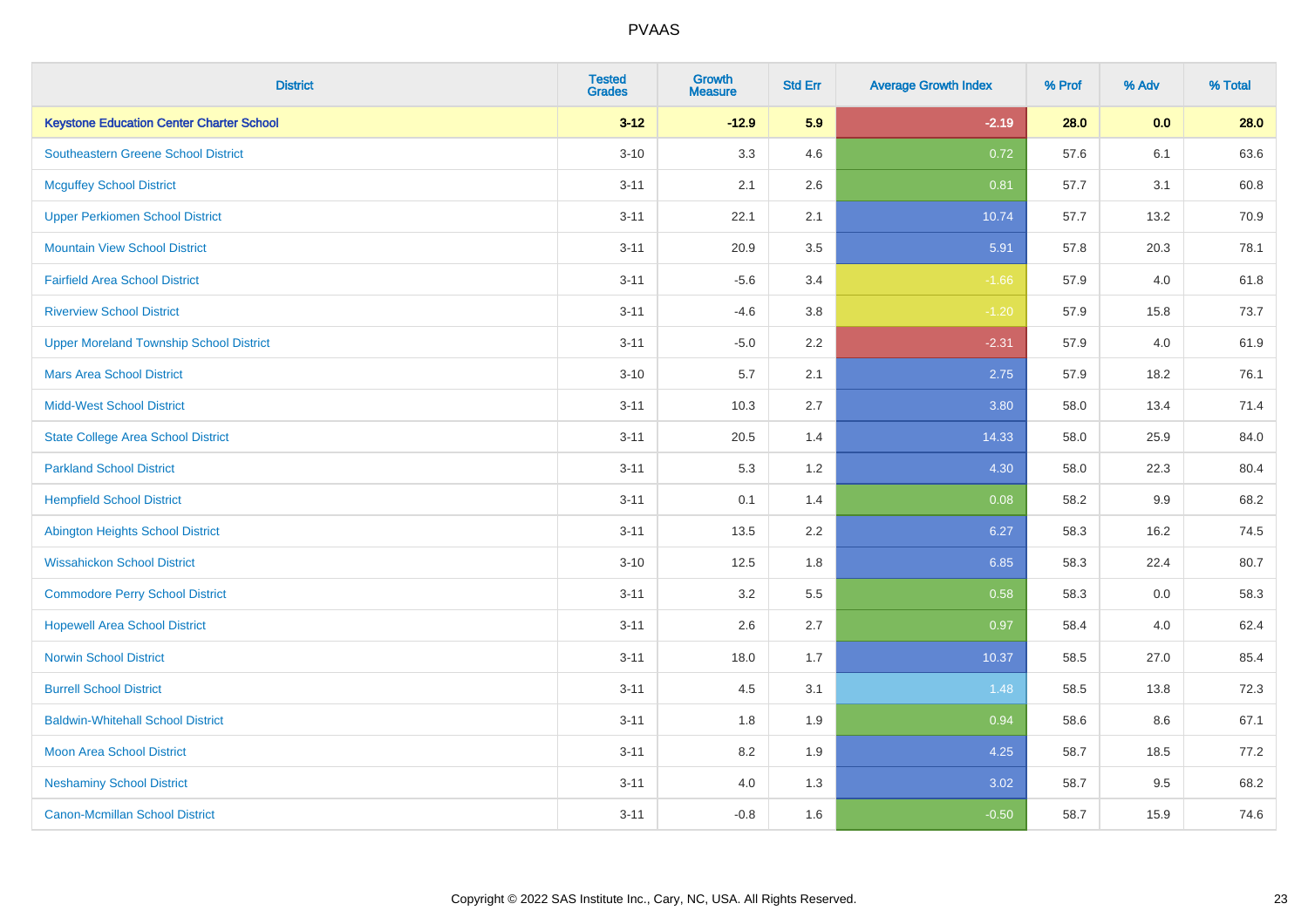| <b>District</b>                                    | <b>Tested</b><br><b>Grades</b> | <b>Growth</b><br><b>Measure</b> | <b>Std Err</b> | <b>Average Growth Index</b> | % Prof | % Adv   | % Total |
|----------------------------------------------------|--------------------------------|---------------------------------|----------------|-----------------------------|--------|---------|---------|
| <b>Keystone Education Center Charter School</b>    | $3 - 12$                       | $-12.9$                         | 5.9            | $-2.19$                     | 28.0   | 0.0     | 28.0    |
| <b>Avon Grove Charter School</b>                   | $3 - 11$                       | 9.0                             | 2.9            | 3.13                        | 58.8   | 16.7    | 75.5    |
| <b>North Hills School District</b>                 | $3 - 11$                       | $-1.8$                          | 1.8            | $-0.96$                     | 59.1   | 14.1    | 73.2    |
| <b>School Lane Charter School</b>                  | $3 - 11$                       | 12.4                            | 3.6            | 3.43                        | 59.1   | $9.8\,$ | 68.9    |
| <b>Ligonier Valley School District</b>             | $3 - 11$                       | 4.2                             | 3.1            | 1.34                        | 59.1   | 10.3    | 69.5    |
| <b>Nazareth Area School District</b>               | $3 - 11$                       | $-4.7$                          | 1.7            | $-2.82$                     | 59.2   | 9.9     | 69.0    |
| <b>Westinghouse Arts Academy Charter School</b>    | $9 - 10$                       | $-0.7$                          | 3.6            | $-0.19$                     | 59.2   | 8.4     | 67.6    |
| <b>Upper Merion Area School District</b>           | $3 - 11$                       | 15.3                            | 2.0            | 7.62                        | 59.3   | 19.3    | 78.6    |
| Capital Area School for the Arts Charter School    | $9 - 11$                       | 5.8                             | 4.1            | 1.39                        | 59.3   | 18.6    | 78.0    |
| <b>North Allegheny School District</b>             | $3 - 11$                       | 17.4                            | 1.3            | 13.52                       | 59.5   | 28.1    | 87.6    |
| <b>Lincoln Park Performing Arts Charter School</b> | $7 - 11$                       | 3.6                             | 2.5            | 1.42                        | 59.6   | 14.7    | 74.3    |
| <b>Chartiers-Houston School District</b>           | $3 - 10$                       | $-8.6$                          | 3.5            | $-2.41$                     | 59.7   | 4.5     | 64.2    |
| <b>Avonworth School District</b>                   | $3 - 10$                       | $-12.6$                         | 3.1            | $-4.01$                     | 59.8   | 4.6     | 64.4    |
| <b>Peters Township School District</b>             | $3 - 11$                       | $5.0\,$                         | 1.8            | 2.76                        | 59.8   | 26.1    | 85.9    |
| <b>Phoenixville Area School District</b>           | $3 - 11$                       | $-1.7$                          | 2.1            | $-0.83$                     | 59.9   | 10.6    | 70.5    |
| <b>Derry Area School District</b>                  | $3 - 11$                       | 13.2                            | 2.8            | 4.69                        | 60.0   | 12.5    | 72.5    |
| Downingtown Area School District                   | $3 - 11$                       | 12.1                            | 1.1            | 10.67                       | 60.0   | 23.5    | 83.6    |
| <b>Pennsbury School District</b>                   | $3 - 11$                       | 11.7                            | 1.5            | 7.90                        | 60.1   | 21.3    | 81.3    |
| <b>South Western School District</b>               | $3 - 12$                       | 3.9                             | 1.9            | 2.08                        | 60.2   | 8.1     | 68.3    |
| <b>Colonial School District</b>                    | $3 - 11$                       | 14.0                            | 1.7            | 8.21                        | 60.2   | 19.6    | 79.8    |
| <b>Conestoga Valley School District</b>            | $3 - 11$                       | 8.7                             | 1.8            | 4.69                        | 60.3   | 13.5    | 73.8    |
| <b>United School District</b>                      | $3 - 11$                       | 2.1                             | 3.4            | 0.63                        | 60.3   | 6.6     | 66.9    |
| <b>Lakeview School District</b>                    | $3 - 11$                       | $-0.9$                          | 3.7            | $-0.24$                     | 60.3   | 3.2     | 63.5    |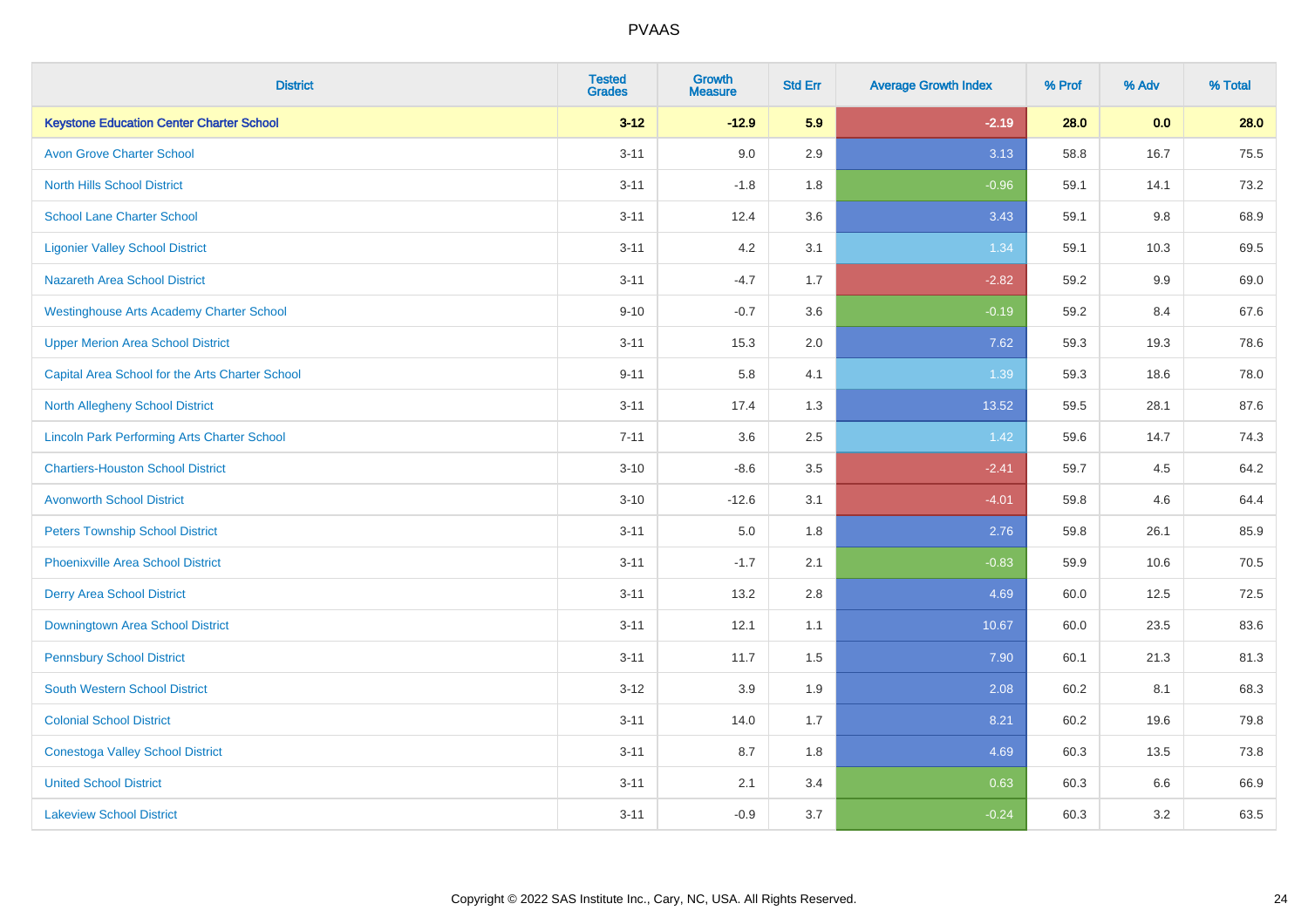| <b>District</b>                                 | <b>Tested</b><br><b>Grades</b> | <b>Growth</b><br><b>Measure</b> | <b>Std Err</b> | <b>Average Growth Index</b> | % Prof | % Adv   | % Total |
|-------------------------------------------------|--------------------------------|---------------------------------|----------------|-----------------------------|--------|---------|---------|
| <b>Keystone Education Center Charter School</b> | $3 - 12$                       | $-12.9$                         | 5.9            | $-2.19$                     | 28.0   | 0.0     | 28.0    |
| <b>Tyrone Area School District</b>              | $3 - 12$                       | 19.7                            | 2.5            | 7.87                        | 60.4   | 16.7    | 77.1    |
| <b>Everett Area School District</b>             | $3 - 11$                       | 5.0                             | 3.4            | 1.47                        | 60.5   | 1.3     | 61.8    |
| <b>Donegal School District</b>                  | $3 - 12$                       | 3.1                             | 2.4            | 1.29                        | 60.6   | 9.1     | 69.7    |
| <b>Pine-Richland School District</b>            | $3 - 11$                       | 11.5                            | 1.8            | 6.31                        | 60.6   | 24.4    | 85.0    |
| <b>Cumberland Valley School District</b>        | $3 - 12$                       | 18.5                            | 1.3            | 14.64                       | 60.7   | 23.4    | 84.1    |
| East Pennsboro Area School District             | $3 - 11$                       | $-4.2$                          | 2.5            | $-1.71$                     | 60.8   | 8.5     | 69.3    |
| <b>Upper Dublin School District</b>             | $3 - 12$                       | 15.4                            | 1.8            | 8.53                        | 60.8   | 24.8    | 85.6    |
| Spring-Ford Area School District                | $3 - 11$                       | 6.0                             | 1.3            | 4.46                        | 60.8   | 16.5    | 77.4    |
| <b>Springfield School District</b>              | $3 - 11$                       | 13.8                            | 1.7            | 7.99                        | 60.9   | 21.5    | 82.4    |
| <b>New Brighton Area School District</b>        | $3 - 11$                       | 4.6                             | 3.1            | 1.47                        | 60.9   | 5.8     | 66.7    |
| South Fayette Township School District          | $3 - 11$                       | 1.7                             | 2.0            | 0.88                        | 61.0   | 26.5    | 87.6    |
| <b>Montour School District</b>                  | $3 - 11$                       | $-1.8$                          | 2.1            | $-0.88$                     | 61.4   | 15.1    | 76.5    |
| <b>Deer Lakes School District</b>               | $3 - 11$                       | 17.0                            | 2.7            | 6.32                        | 61.5   | 16.4    | 77.9    |
| Penn Cambria School District                    | $3 - 11$                       | $-0.0$                          | 2.7            | $-0.01$                     | 61.5   | 7.7     | 69.2    |
| <b>Union Area School District</b>               | $3 - 11$                       | 1.9                             | 4.3            | 0.44                        | 61.5   | $0.0\,$ | 61.5    |
| <b>Halifax Area School District</b>             | $3 - 11$                       | 4.7                             | 3.9            | 1.22                        | 61.5   | 9.6     | 71.2    |
| <b>Souderton Area School District</b>           | $3 - 11$                       | 12.4                            | 1.5            | 8.28                        | 61.7   | 15.2    | 76.9    |
| <b>Upper Saint Clair School District</b>        | $3 - 11$                       | 18.5                            | 1.7            | 10.65                       | 61.8   | 30.1    | 91.9    |
| Mt Lebanon School District                      | $3 - 11$                       | $-1.0$                          | 1.5            | $-0.70$                     | 61.9   | 24.0    | 85.9    |
| <b>Richland School District</b>                 | $3 - 11$                       | 6.7                             | 2.9            | 2.33                        | 62.2   | 19.2    | 81.4    |
| <b>General Mclane School District</b>           | $3 - 11$                       | 3.1                             | 2.9            | 1.07                        | 62.3   | 4.9     | 67.2    |
| <b>Penn-Trafford School District</b>            | $3 - 11$                       | 13.4                            | 1.7            | 7.87                        | 62.3   | 21.9    | 84.2    |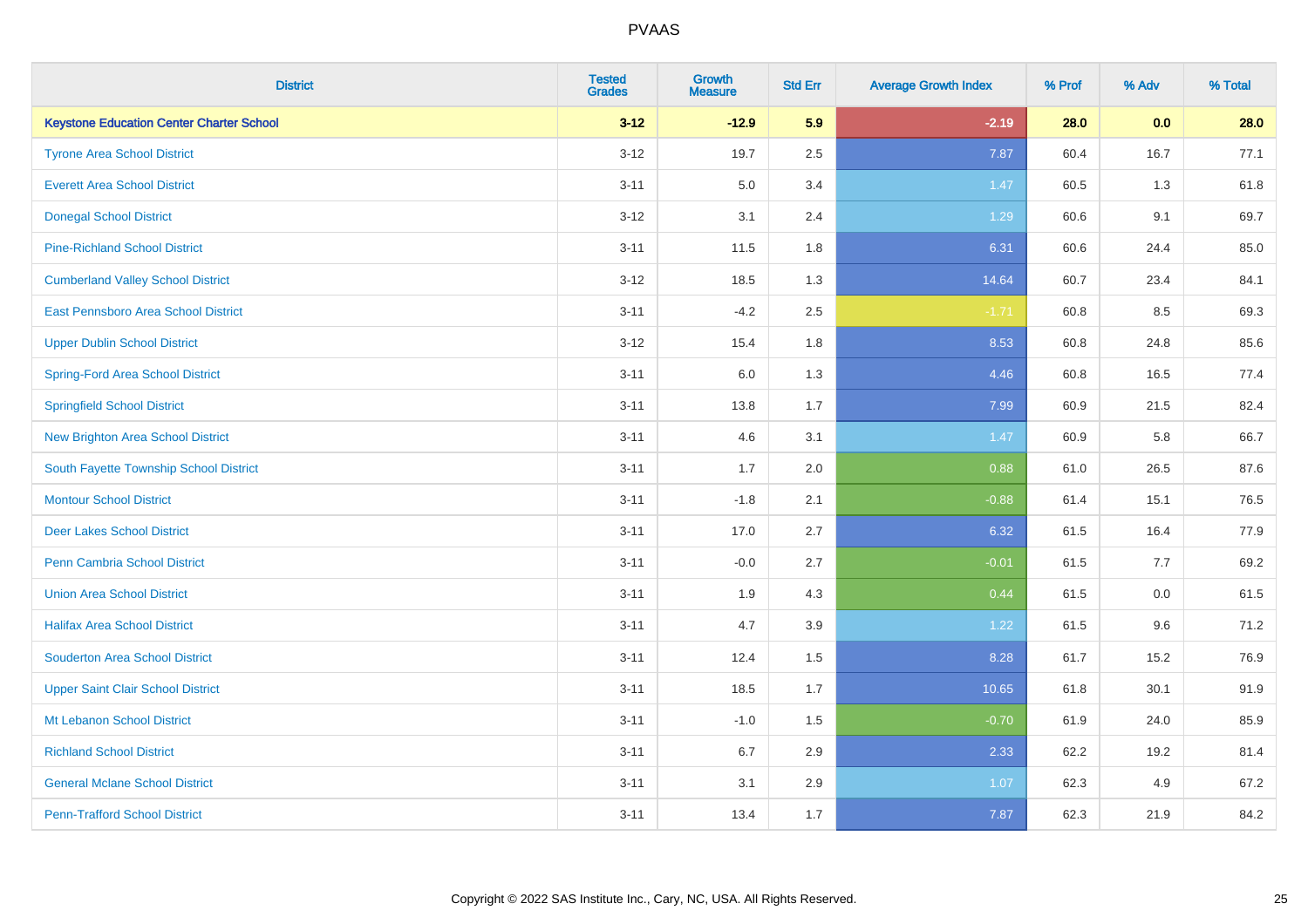| <b>District</b>                                 | <b>Tested</b><br><b>Grades</b> | <b>Growth</b><br><b>Measure</b> | <b>Std Err</b> | <b>Average Growth Index</b> | % Prof | % Adv   | % Total |
|-------------------------------------------------|--------------------------------|---------------------------------|----------------|-----------------------------|--------|---------|---------|
| <b>Keystone Education Center Charter School</b> | $3 - 12$                       | $-12.9$                         | 5.9            | $-2.19$                     | 28.0   | 0.0     | 28.0    |
| Lehigh Valley Charter High School For The Arts  | $9 - 10$                       | 7.3                             | 2.6            | 2.82                        | 62.3   | 18.2    | 80.5    |
| <b>Neshannock Township School District</b>      | $3 - 10$                       | $-9.7$                          | 2.9            | $-3.34$                     | 62.4   | 5.6     | 67.9    |
| <b>Uniontown Area School District</b>           | $3 - 11$                       | 6.0                             | 3.2            | 1.87                        | 62.4   | 5.9     | 68.2    |
| <b>Greencastle-Antrim School District</b>       | $3 - 11$                       | $-3.0$                          | 2.2            | $-1.36$                     | 62.4   | 9.9     | 72.3    |
| <b>Methacton School District</b>                | $3 - 11$                       | 2.5                             | 1.7            | 1.43                        | 62.5   | 16.4    | 79.0    |
| <b>North East School District</b>               | $3 - 11$                       | $-9.3$                          | 3.1            | $-3.02$                     | 62.6   | 14.4    | 77.0    |
| <b>Springfield Township School District</b>     | $3 - 11$                       | $-18.9$                         | 3.2            | $-5.88$                     | 62.6   | 3.6     | 66.3    |
| <b>Lower Moreland Township School District</b>  | $3 - 11$                       | 2.0                             | 2.2            | 0.95                        | 62.8   | 17.0    | 79.8    |
| <b>Council Rock School District</b>             | $3 - 11$                       | 8.9                             | 1.2            | 7.65                        | 62.8   | 16.6    | 79.4    |
| <b>Central Bucks School District</b>            | $3 - 11$                       | 1.6                             | 0.9            | 1.66                        | 63.0   | 16.8    | 79.8    |
| <b>West Allegheny School District</b>           | $3 - 12$                       | 4.0                             | 2.1            | 1.96                        | 63.1   | 15.7    | 78.8    |
| <b>Belmont Charter School</b>                   | $3 - 10$                       | 16.0                            | 6.5            | 2.45                        | 64.3   | $0.0\,$ | 64.3    |
| <b>Wallingford-Swarthmore School District</b>   | $3 - 10$                       | 0.9                             | 2.4            | 0.38                        | 64.4   | 22.7    | 87.1    |
| <b>Jamestown Area School District</b>           | $3 - 11$                       | 13.5                            | 4.2            | 3.19                        | 64.4   | 13.3    | 77.8    |
| <b>Shanksville-Stonycreek School District</b>   | $3 - 10$                       | 7.0                             | 5.9            | 1.20                        | 64.7   | 17.6    | 82.4    |
| <b>Radnor Township School District</b>          | $3 - 12$                       | 1.0                             | 2.1            | 0.50                        | 65.0   | 23.2    | 88.2    |
| <b>Bethel Park School District</b>              | $3 - 11$                       | 5.6                             | 1.8            | 3.18                        | 65.3   | 18.6    | 83.9    |
| <b>Southern Lehigh School District</b>          | $3 - 11$                       | $-0.4$                          | 2.3            | $-0.17$                     | 66.1   | 11.9    | 78.0    |
| <b>Sullivan County School District</b>          | $3 - 10$                       | $-4.0$                          | 4.4            | $-0.90$                     | 66.7   | 2.6     | 69.2    |
| <b>Franklin Regional School District</b>        | $3 - 11$                       | 2.0                             | 1.9            | 1.02                        | 66.7   | 15.5    | 82.1    |
| <b>West Chester Area School District</b>        | $3 - 11$                       | 12.6                            | 1.2            | 10.38                       | 66.8   | 20.2    | 87.0    |
| <b>Garnet Valley School District</b>            | $3 - 10$                       | 10.9                            | 1.7            | 6.53                        | 67.1   | 19.0    | 86.1    |